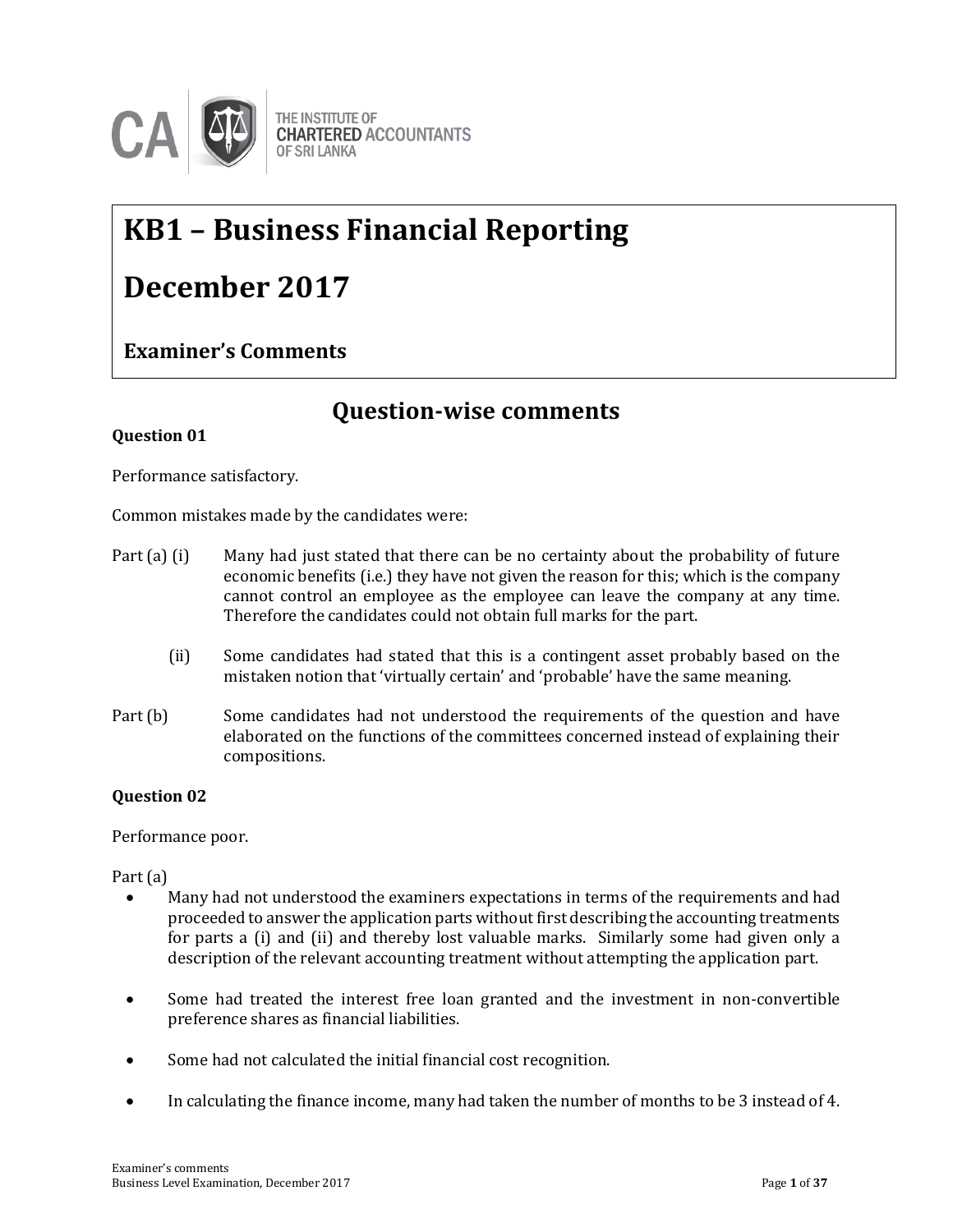Some had failed to recognise the amortised cost at the subsequent measurement. Part (b)

 Some had misunderstood this part of the question and had indicated details regarding the asset impairment.

#### **Question 03**

Performance satisfactory.

Common mistakes made by the candidates were;

#### Part (a)

Many could not explain properly the concept of 'temporary differences'. Some had defined temporary differences as the difference between the accounting profit and taxable profit.

#### Part (b)

- Working out only temporary differences and deferred tax not calculated.
- Applying a different tax rate instead of 28%.
- Calculating the deferred tax based on either the carrying value or tax base instead of the difference between the two values.
- Inability to identify whether the calculated item is a deferred tax asset or liability.
- Computation of deprecation even after the building has been revalued.
- Applying an incorrect number of years (some taking 5 years, some 1 year)

#### **Question 04**

Performance satisfactory.

Common mistakes made by the candidates were;

Part (a)

- Dividend income shown under other comprehensive income.
- Dividends declared by Complex PLC has been identified as dividend payable by Wealth (Pvt) Ltd.
- Showing dividend declared as an expense.
- Writing up journal entries instead of financial statement extracts.
- Some had stated that the dividend declared is a non-adjusting event and accounted only when it is received.
- Showing  $\top$  accounts instead of financial statement extracts.
- Some showed the AFS investment as a current asset.
- Some had failed to work out the equity and liability components, instead had explained how they are worked out.
- Fair value of the bond taken as Rs. 600,000 without multiplying by 100.
- Taking the discount factor as 8% instead on 10%
- Calculating future values instead of present values.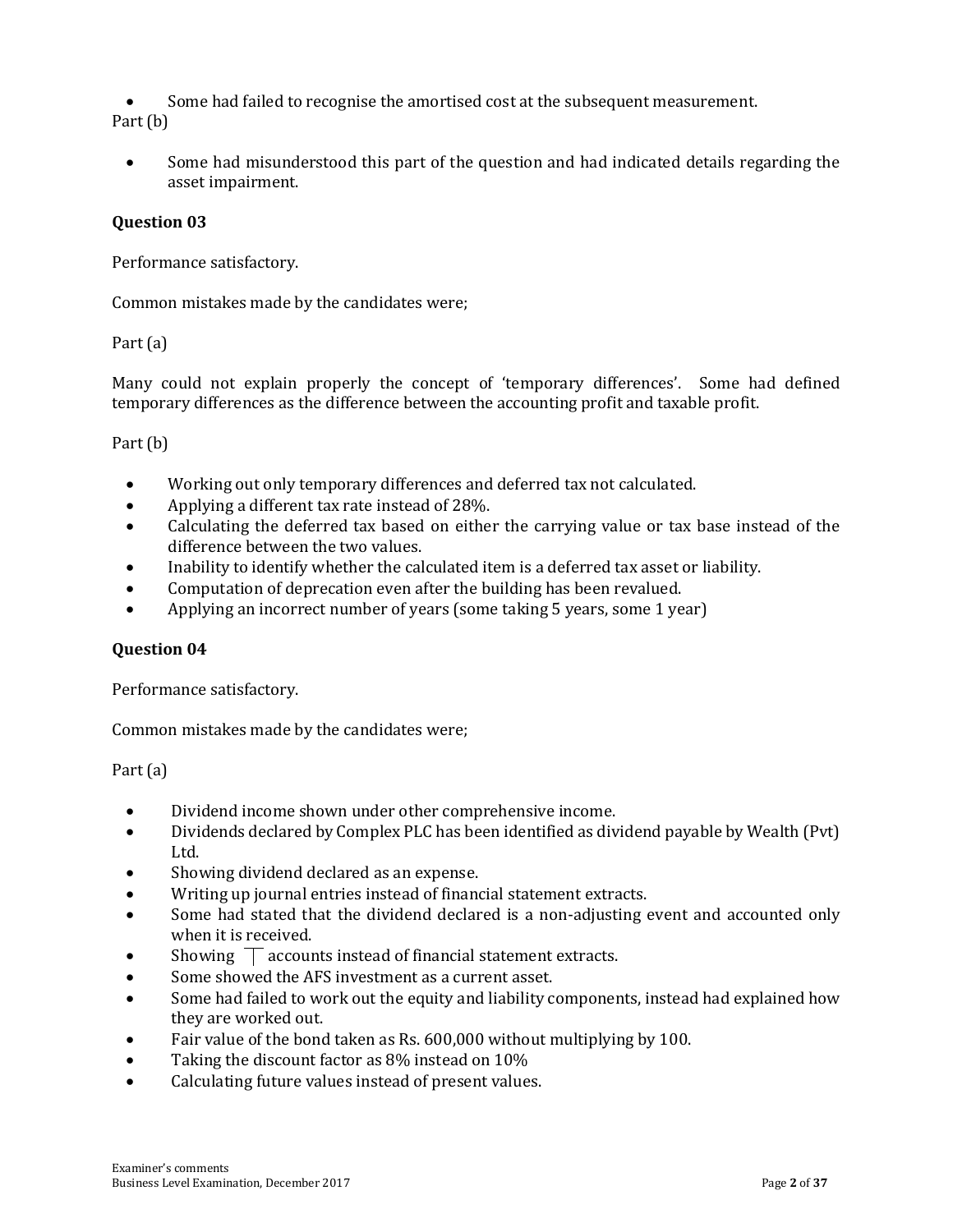#### **Question 05**

Performance satisfactory.

#### Part (a)

Some had provided lengthy answers and had given unnecessary details such as suggestions to improve the given ratios. Candidates need to understand the requirements of the question is to assess the performance of Decimal (Pvt) Ltd in comparison with the industry average.

Most answers were restricted to comparison of company performance with that of the industry, lacking an analysis/explanation of the deviations from the industry average.

#### **Question 06**

Performance satisfactory

Common mistakes made by the candidates were;

- Many had interpreted 'goods costing Rs. 7.5 million sold by Pan to its customers' as the cost of the goods to Saga and had therefore, worked out the cost of the goods to Pan as 7,500 x 140% = 10,500 and arrived at an unrealised profit of (12,000 – 10,500) 40/140 = 42.8
- Many had incorrectly calculated the number of shares transferred as  $1,200 \times 2/3 = 800$ without adjusting for minority holding (20%).
- Incorrect computation of goodwill due to incorrect calculation of the consideration amount, incorrect pre-acquisition profit calculation, not making the fair value adjustment of the plant.
- Cost in transit (Rs. 500) and trade receivable (Rs. 1,500) were both removed from trade and other receivables in the consolidation due to misinterpretation of additional information given in item (iii).
- Incorrect calculation of group share of the retained profit and non-controlling interest (NCI) due to incorrect calculation of the post-acquisition profit/non adjustment of unrealized profit/non adjustment of depreciation due to the change on the carrying value of plant.
- In the calculation of the unrealised profit many had taken  $4,500 \times 40$  instead of  $4,500 \times 40$
- 100 140 Non elimination of intercompany sales from both sales and cost of sales in the consolidated profit and loss. Instead of adding the unrealised profit and depreciation to the cost of sales some had deducted them.
- Depreciation adjustment for the change in the carrying value of the plant shown under administration expenses instead of cost of sales.
- Some had calculated NCI twice using two different methods and getting two different answers one for the P & L and another for the SOFP.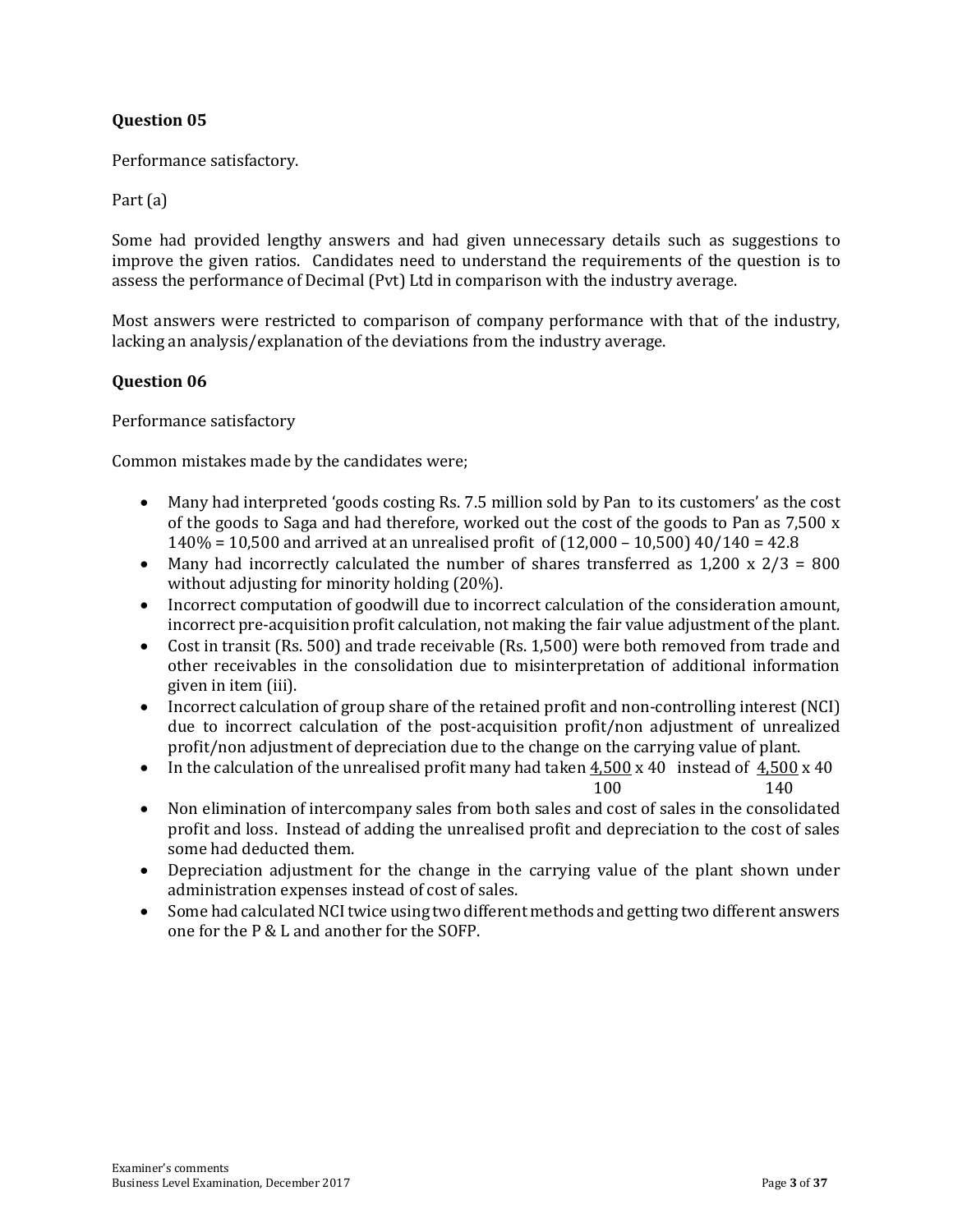#### **Question 07**

Performance poor. Had the lowest average marks for the paper. Common mistakes made by the candidates were;

Part (a)

- Few had stated that the two convertible bond issues have no impact on the earnings per share possibly due to their ignorance of the two ways of calculating earnings per share (basic and diluted)
- Many had not calculated the EPS separately for each of the two convertible bonds. Instead they have included the incremental earnings from both the bonds and the current earnings and had calculated the diluted EPS, without considering the anti-dilutive effect of the 10% bonds.
- Some had deducted incremental earnings (instead of adding) in their calculation of diluted EPS.

#### Part (b)

- Some had written only the recognition criteria for an intangible asset and have proceeded to state the costs that are to be capitalised.
- Some had not identified that the website had fulfilled the recognition criteria under development cost, but have identified costs to be capitalized as development costs rather than intangible assets.
- Capitalising the planning website expenses and the expense related to obtaining the domain name charging to the P&L.

#### Part (c)

- Even though some had identified this as a bill and hold sale, the candidates had stated that revenue cannot be recognised as delivery has not been made.
- Some had answered from the buyer's point of view.
- Some had identified the transaction as a deferred revenue.
- Some had stated that only at the point of delivery the risks and rewards of ownership will be transferred to the buyer.
- Some could not identify the transaction as a bill and hold sales arrangement.

#### Part (d)

- Some had stated that the revaluation loss is debited to other comprehensive income whereas the revaluation surplus is credited to the P & L.
- Some had set-off the revaluation loss against the revaluation surplus.
- Stating the revaluation of assets as a change in estimate and stating the change in useful life of the asset as a change in accounting policy.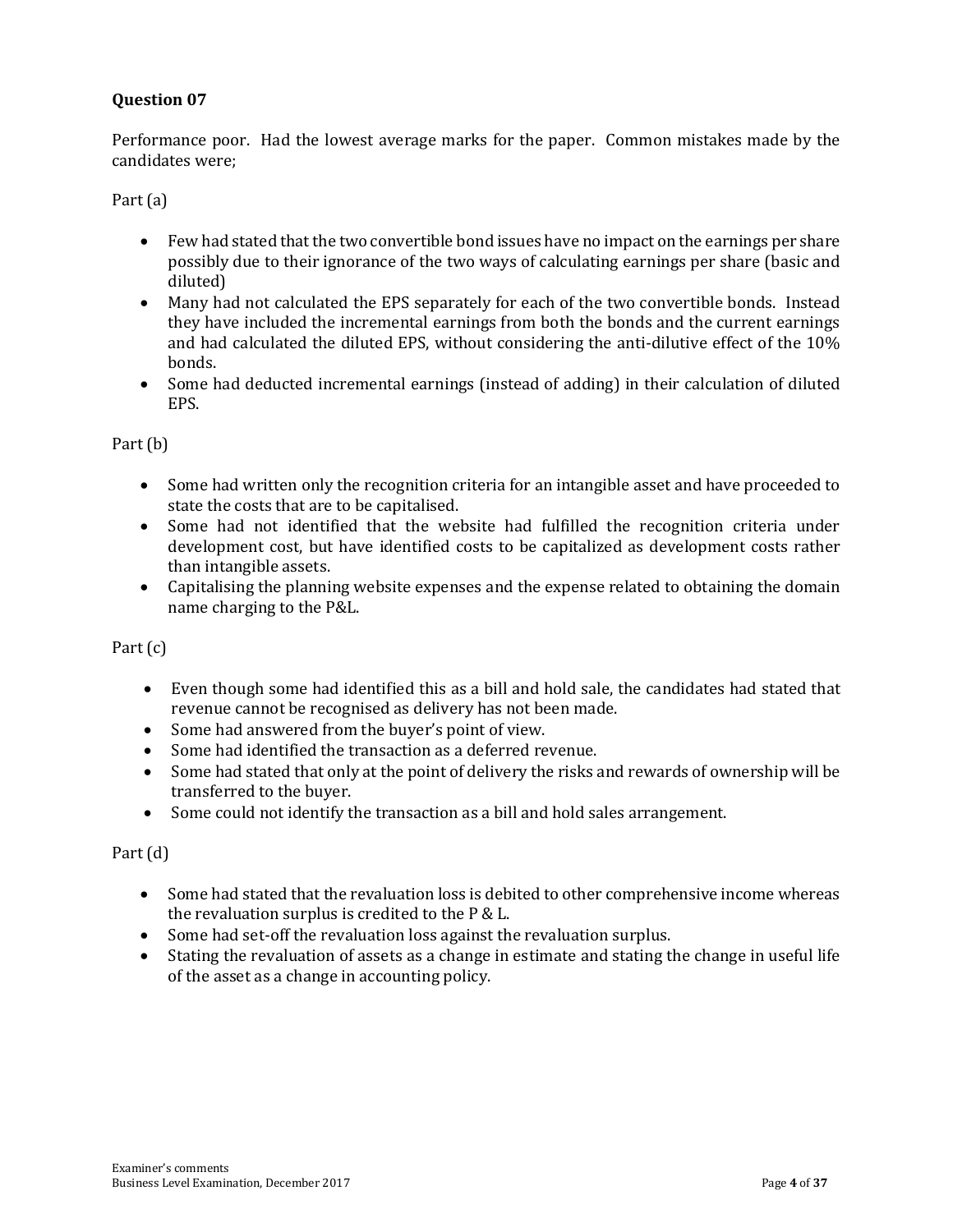

# **KB2 – Business Management Accounting**

### **December 2017**

**Examiner's Comments**

### **Question-wise comments**

#### **General comments about submission of workings**

There were a number of instances where marking examiners could not award marks due to the failure of the candidates to submit workings. When a candidate has made a mistake, and the particular workings are not shown, it may not be possible for the examiner to award marks for the correct steps in the particular workings and possibly other subsequent steps which could have otherwise earned marks.

#### **General comment about candidates' handwriting**

There were a number of instances, where the marking examiners found it extremely difficult to read the candidates' handwriting. If the examiner is unable to read what has been written, then no marks can be awarded to the illegible section.

#### **Question 01**

#### **General Comments**

Question has been designed to test the Intended Learning Outcomes (ILO) of Chapter 1 "Absorption Costing Vs. Activity Based Costing " of the CA Sri Lanka Study Guide.

The average performance for question 01 ranges from **6** *marks to 7 marks* out of 10 marks allocated and around 85% of students had scored more than 5 marks out of 10.

The question is straightforward and tests the candidates' knowledge about Activity Based Costing (ABC) and the difference between ABC and Traditional Absorption Costing.

The specific comments and weaknesses observed under each part are as follows:

Part (i)

Candidates' performance on part (i) was *very satisfactory***.** Majority of the candidates (about 90%) had scored *full marks* allocated to the part.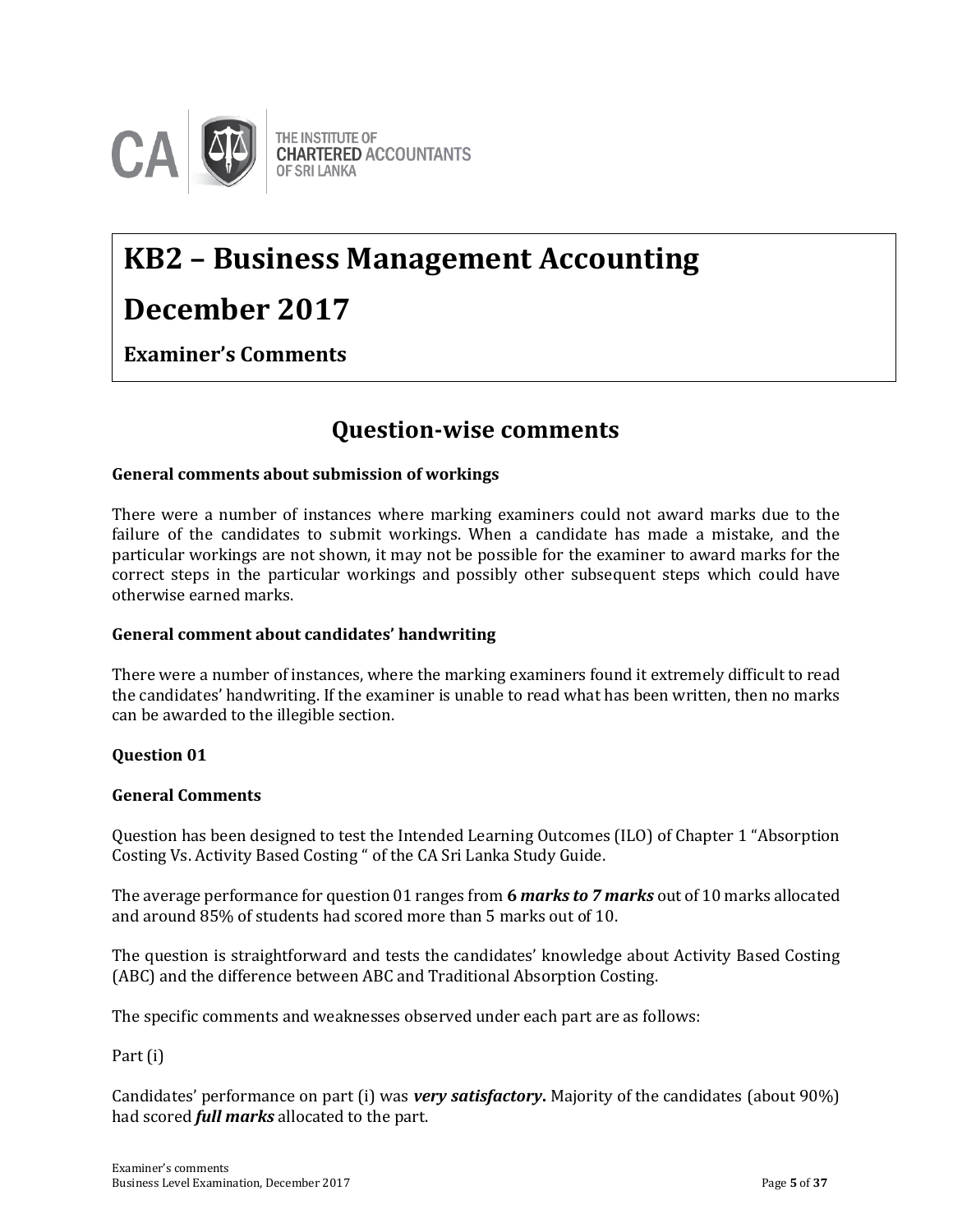#### Part (ii)

Performance of candidates was *somewhat satisfactory***.** Average marks scored on this part ranges from 2 marks out of 3 marks. A large number of candidates had not correctly understood the word "**Advise"** and most of the students (around 85%) who had correctly computed the maximum discount failed to **advise** the management on the range of discount or maximum discount that can be given.

Some candidates (around 3%) had taken the cost difference and calculated the maximum discount without consideration of profit mark up and price.

Part (iii)

This part tests the theoretical knowledge of ABC and Traditional Absorption Costing and it requires the candidate **to differentiate** between the two techniques. The performance was average. Some candidates had provided lengthy descriptive answers explaining ABC and Absorption Costing techniques and had spent excessive time answering it.

#### **Question 02**

Part (a) of Question has been designed to test the Intended Learning Outcomes (ILO) of Chapter 3 "Contemporary Management Accounting" of the CA Sri lanka Study Guide.

Part (b) of Question has been designed to test the Intended Learning Outcomes (ILO) of Chapter 18 " Working Capital Management" of the CA Sri lanka Study Guide.

Around 10% of the candidates had not attempted this question and on average the marks scored ranged from 3 to 4 marks out of 10 marks, only around 22% of percent students scored more than 5 marks out of the 10.

Part (a)

This part of the question tested the application of Total Quality Controls techniques. However a majority of the candidates had identified each stage but failed to **outline the application** of TQC at each stage to reduce the defects.

Some candidates had just explained the TQC process without referring the scenario given in the question it showed the candidates' weakness in the application of knowledge.

Part (b)

(1) Many candidates had just referred to increasing sales based on the general English meaning of over-trading without referring to the capital structure in the "overtrading" situation.

Some had given irrelevant answers like trying to explain the aggressive working capital management.

(2) Some students had just mentioned that the overtrading situation leads to liquidity issues but failed to discuss **how** overtrading could lead to liquidity issues displaying their lack of knowledge on identifying the facts which leads liquidity issues.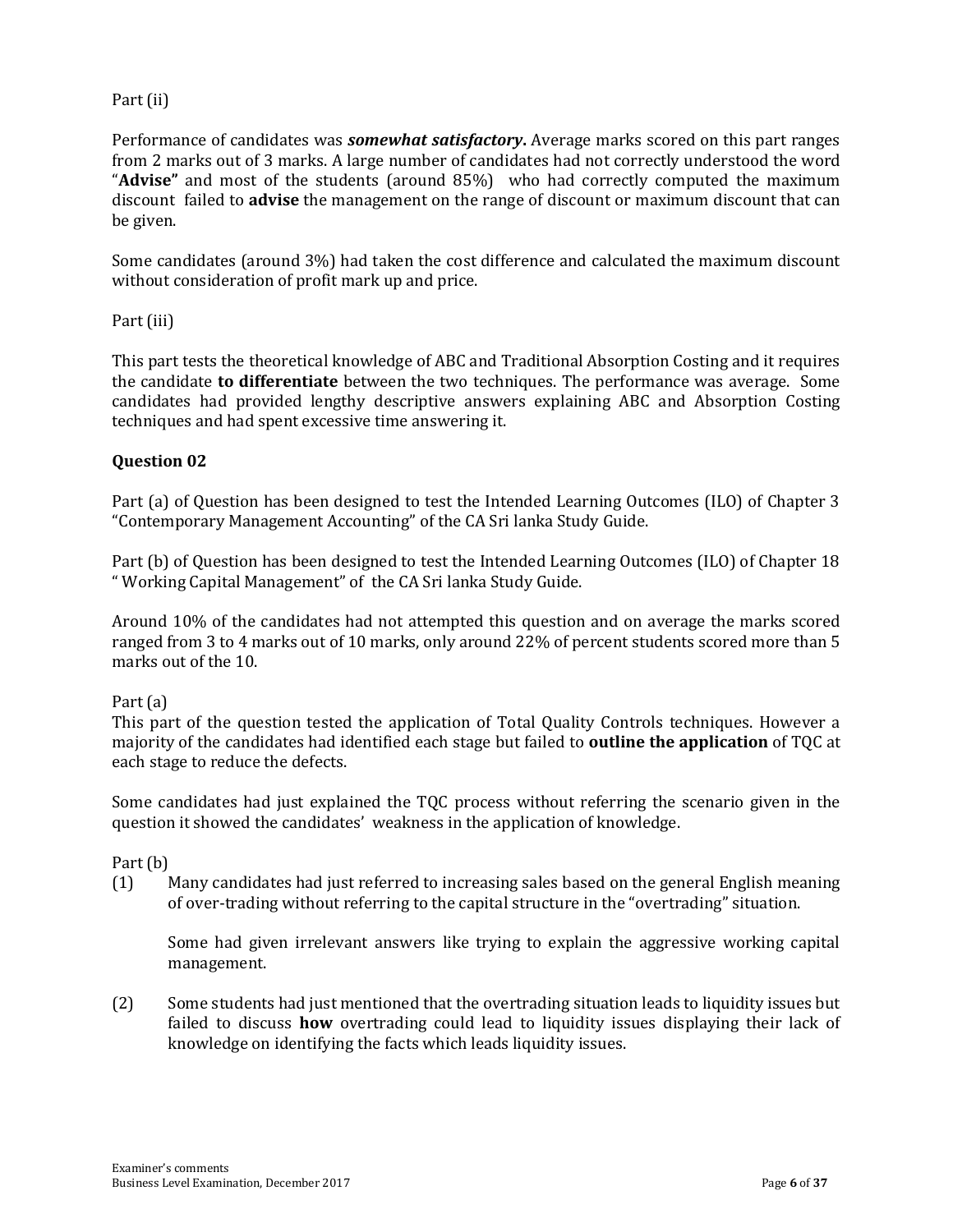#### **Question 03**

This Question has been designed to test the Intended Learning Outcomes (ILO) of Chapter 8 " Information for Short-Term Decision Making Decision Making" of the CA Sri Lanka Study Guide.

The average performance for question 03 ranged from **5** *marks to 6 marks* out of the 10 marks allocated and around 47% of students had scored more than 5 marks out of 10 marks.

Most of the candidates had made mistakes on the identification of the relevant cost component in Latex and Chemicals. They had taken the value of the existing stocks of Latex as relevant costs without identifying it is a sunk cost and the chemicals were valued at the resalable value instead of the current market value.

A majority of candidates had not understood that both Chemicals and Latex are **regularly** used by the company and whatever the requirement it should be purchased from outside.

Some candidates had valued the pigment incorrectly taking the current market price as the relevant price, this indicated that candidates had not understood the main two points, that:

- 1. It is not a regular input
- 2. There is no resale value.

Most of the candidates correctly identified and valued the other cost line items.

This question particularly required the candidates to give the **reasons** as to why the information in the question is **irrelevant** or **relevant** in terms of determining the offer price but a very low number of candidates had provided the reasons.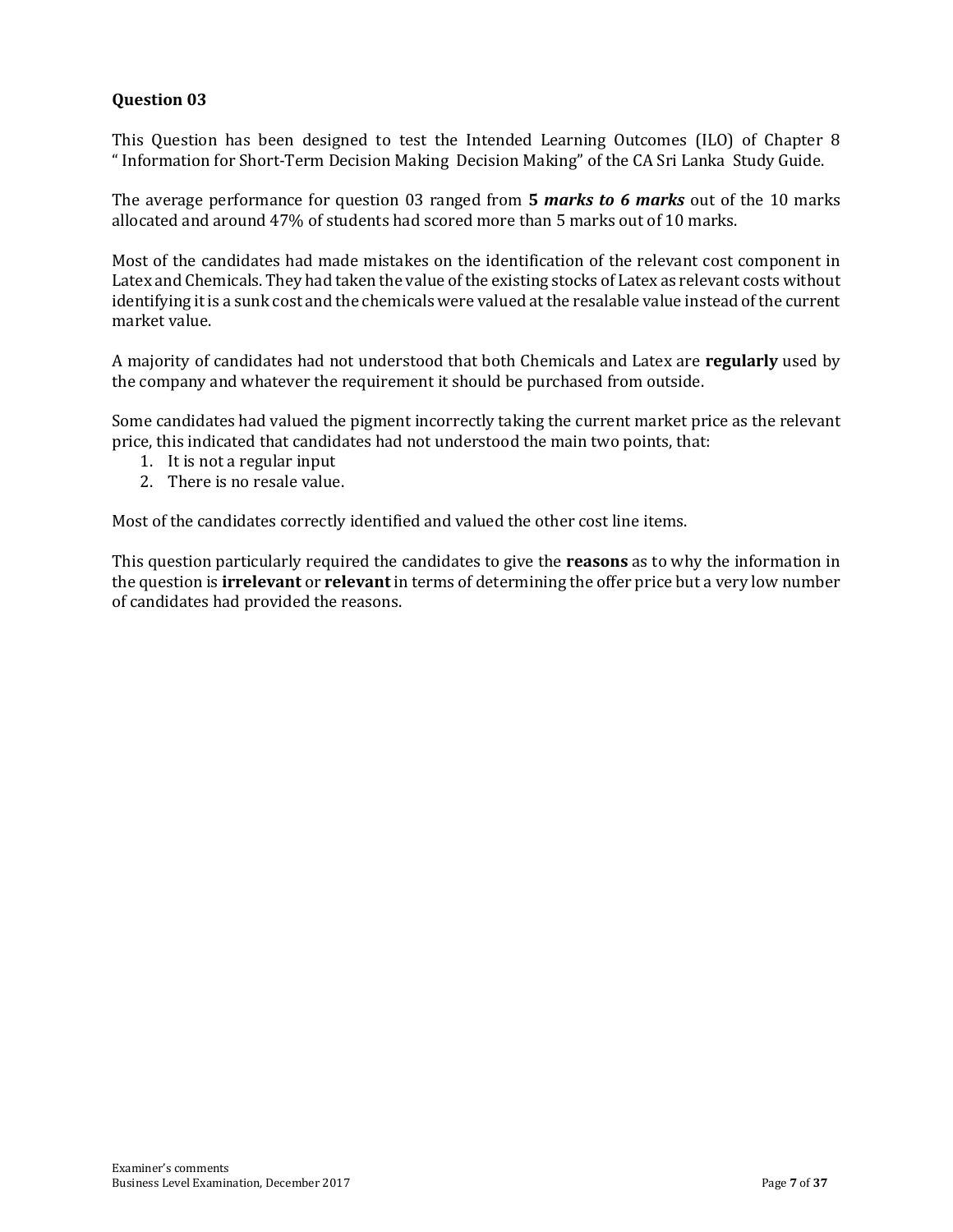#### **Question 04**

#### **General Comments**

This Question has been designed to test the Intended Learning Outcomes (ILO) of Chapter 17 of "Responsibility Centre Accounting "of the CA Sri Lanka Study Guide.

The average performance for question 04 ranged from **3** *marks to 4 marks* out of 10 marks allocated and around 23% of students had scored more than 5 marks out of 10 Marks.

Further it was noticed that nearly 19% of students have not attempted the question and around 10% of students had attempted but could not gain any marks.

Part (a)

Most of the candidates had not understood the requirements of the question therefore they had skipped this part and the candidates' performance on part (a) was *very poor*.

Sales and cost impact on the CA division due to both proposals had been correctly calculated by many candidates but the sales and cost impact on the EE division had not been correctly calculated.

Eg. Units 2,500 reduction of product Y in the EE division was not correctly applied.

Interpretation of final answer (Decision) had not been provided by many candidates. Part (b)

Performance of the candidates was *very poor***.** Average marks scored on this part ranged from *½ a mark to 1 mark out of 3 marks*. The question required the candidates to do the calculation to identify the best course of action from **company's** point of view but many candidates did calculations for both divisions separately. It indicated that the candidates had not understood that this proposal does not affect current operations of the EE Division.

Interpretation of the final answer was not done by many candidates.

#### **Question 05**

This Question had been designed to test the Intended Learning Outcomes (ILO) of Chapter 18 " Working Capital Management" of the CA Sri Lanka Study Guide.

The average performance for question 05 ranged from **3** *marks to 4 marks* out of 10 marks allocated and only around 16% of candidates had scored more than 5 marks out of 10 marks. The lowest performance of candidates was seen in this question. Further it was noticed that 16% of the students had not attempted or scored zero marks.

#### Part (a)

Many candidates had identified the annual ordering cost correctly but the annual demand and annual holding costs were not identified correctly.

The candidates had applied the monthly holding cost of  $(1,000 *1%)$  as the annual holding cost  $(1,000*1\%*12)$ .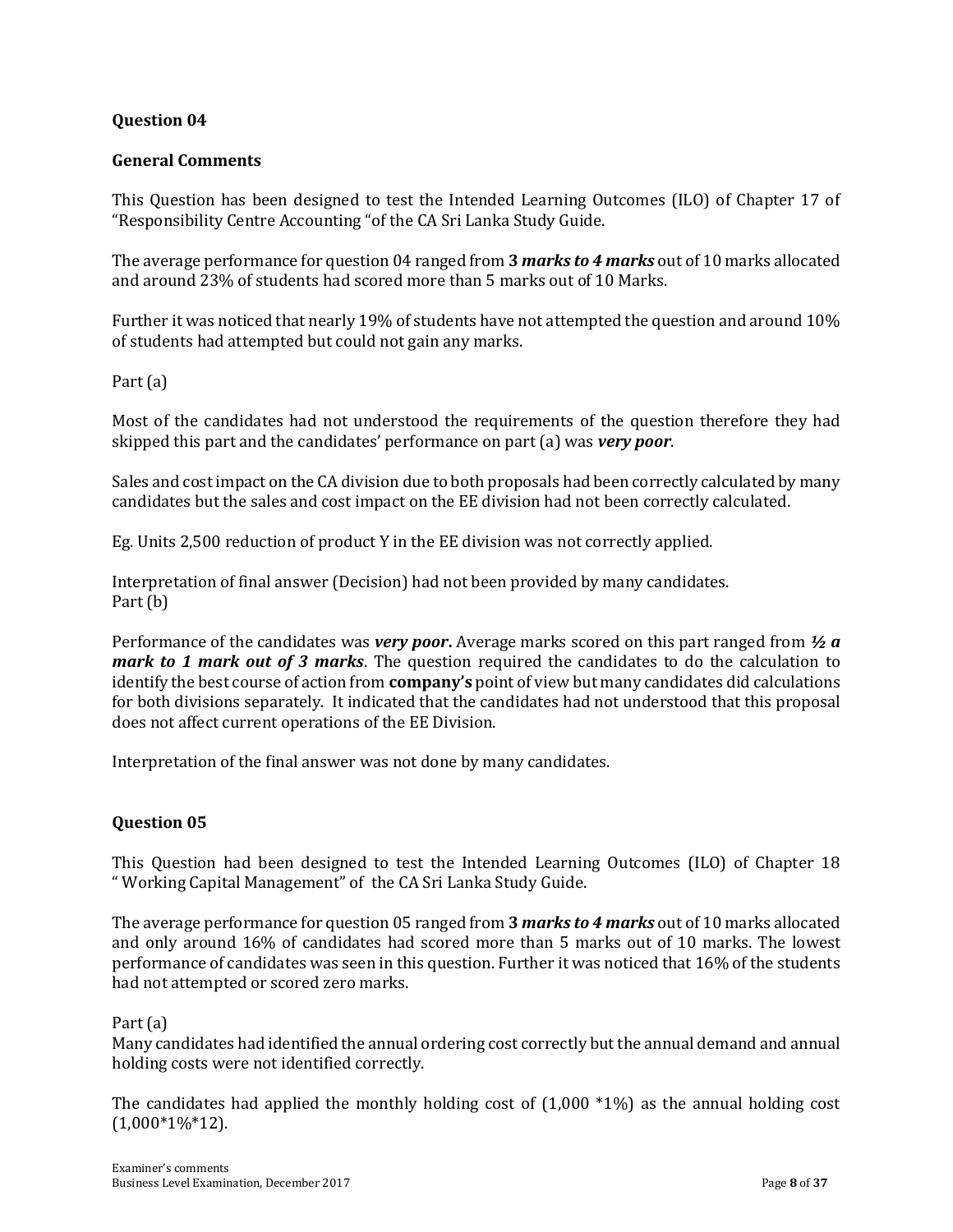The candidates had determined the annual material requirement as 12,500 instead of 125,000  $(12,500 * 10).$ 

Most of the candidates had applied the correct EOQ formula but had made mistakes in solving the formula.

Part (b)

Part (b) of the question clearly requires the candidates to assess the revised order quantity of Y that will minimize the total cost of inventory, firstly the students needed to calculate the total Cost of Inventory based on the current EOQ (Part a). But many candidates without calculating the current Inventory Cost compared the Inventory cost based on the two discount ranges and compared only those two inventory costs to arrive at a decision. A comparison with the current Inventory costs was not made.

Most of the students had not calculated the EOQ based on the discount offered and had just calculated the Total Cost of Inventory based on the lowest quantity to gain each level of discount. It showed the students' lack of knowledge of the requirement to identify each EOQ within the range of discounts offered before calculating the total inventory cost.

Eg: Students took the order quantity as 4,700 and computed the total cost applying a 10% discount.

#### **Question 06**

#### **General comments**

This Question was designed to test the Intended Learning Outcomes (ILO) of Chapter 6 "Budgeting for Planning and Control " of the CA Sri Lanka Study Guide.

The average performance for question 06 ranged from **8** *marks to 9 marks* out of the 25 marks allocated and around 31% of students had scored more than 12 marks out of 25 Marks. It was further noted that 5% of the candidates had not attempted the question.

#### Part (a)

Part (a) of the question tests the candidates' knowledge on the preparation of a fixed budget, a flexed budget, and presentation of the profit statement showing a fixed budget, flexed budget and actual performance using a **marginal** costing format.

Many candidates had not understood that the budgeted occupancy rate is 90%.

Eg. Many candidates had presented the fixed budget for a 100% occupancy rate and prepared the flexed budget for a 90% occupancy rate.

Some candidates considered the given costs to be at 90% capacity utilization, although the question states that costs are for 100% capacity utilization.

Most of the students had not understood that they have to calculate and present the contribution and profits under the marginal costing format.

E.g. a. Showing the total costs instead of presenting the variable cost and fixed cost separately b. Calculating only the profit without calculating the contribution.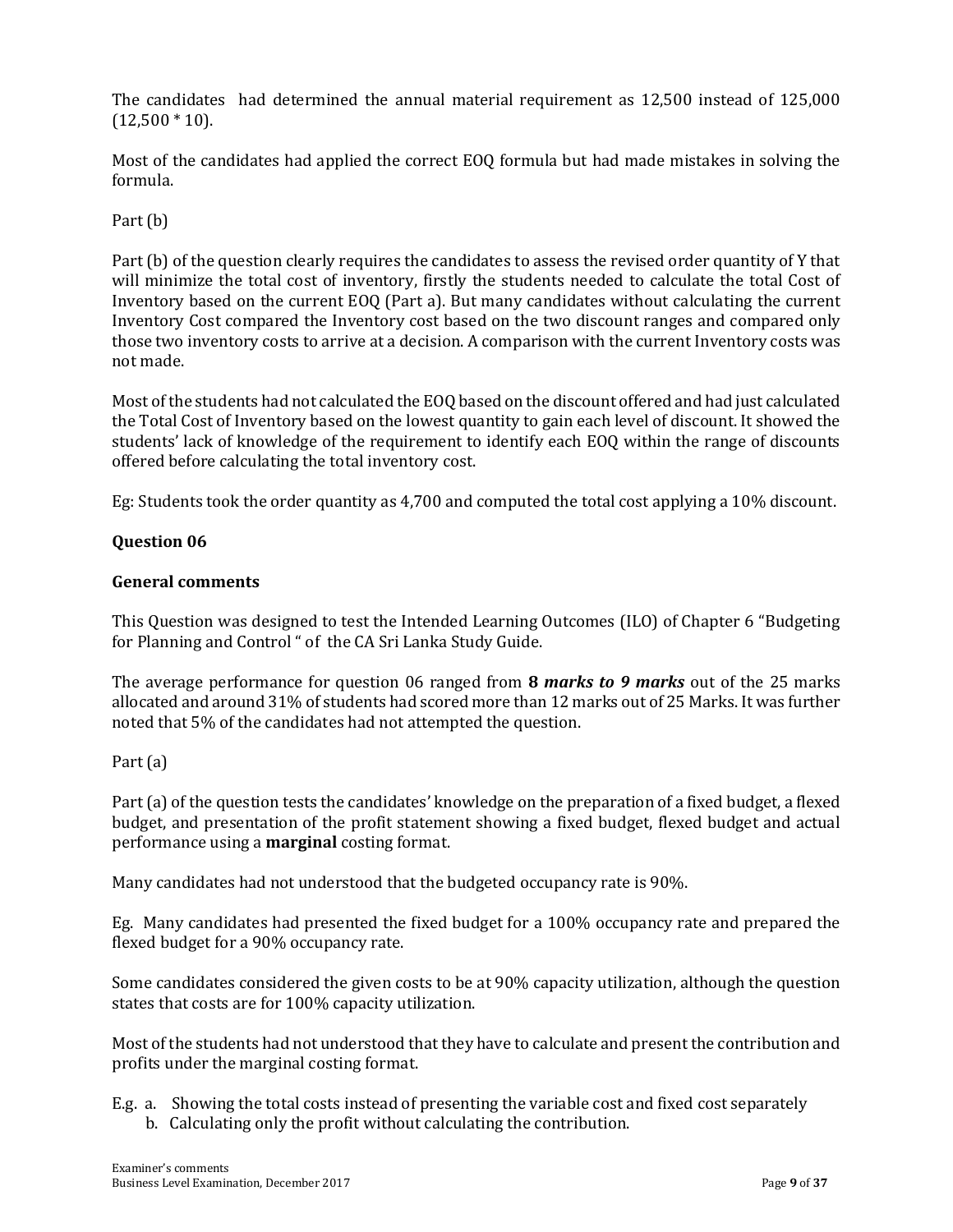Some students had not understood that the requirement was for a quarterly profit statement.

E.g. Preparing the profit statement for a year, for 6 months and for 4 months.

Part (b)

Part (b) of the question tested the knowledge on preparation of profit reconciliation using the relevant variances.

(1) Very few candidates had understood the Sales Volume Variance correctly valuing it at the contribution per bed day.

Sales Volume Variance = (Flexed Budget Units – Fixed Budget Units)\*Contribution per unit Sales Volume Variance =  $(34,200-32,400)*19,437.5$ 

All most all the candidates had calculated the sales volume variance using the bed revenue and together with the variable cost variance reconciled the fixed budget profit and flexed budget profit.

Eg. Sales Volume Variance = (Flexed budget revenue –Fixed budget Revenue) – (Flexed Budget V C –Fixed Budget VC)

(2) Many students had not shown the details of the bed rate variance computation but had taken the variance between the Flexed budget revenue and Actual revenue.

Other variances on Variable cost and Fixed costs have been calculated correctly by most of the candidates.

Part (c)

Many candidates had not attempted this part of the question and those who had attempted the question had failed to correctly explain the reasons.

#### **Question 07**

This question has been designed to test the Intended Learning Outcomes (ILO) of Chapter 14 "Long Term Decision Making "of the CA Sri Lanka Study Guide.

The question consisted of four parts, a majority of the candidates scored on part (a), part (b) and part (c) but performance on part (d) was average.

The average performance for question 07 ranged from **11** *marks to 12 marks* out of the 25 marks allocated and around 54% of candidates has scored more than 12 marks out of 25 marks.

Part (a)

The question required the students to evaluate the proposal based on the Net Present Value method, most of the students had satisfactorily answered this part of the question but some had not picked up some important information in the question and failed to score marks.

E.g.

1. Some candidates had not correctly identified the contribution increase from 35% to 40% and they have not taken the cash flow as a relevant cash flow in the evaluation.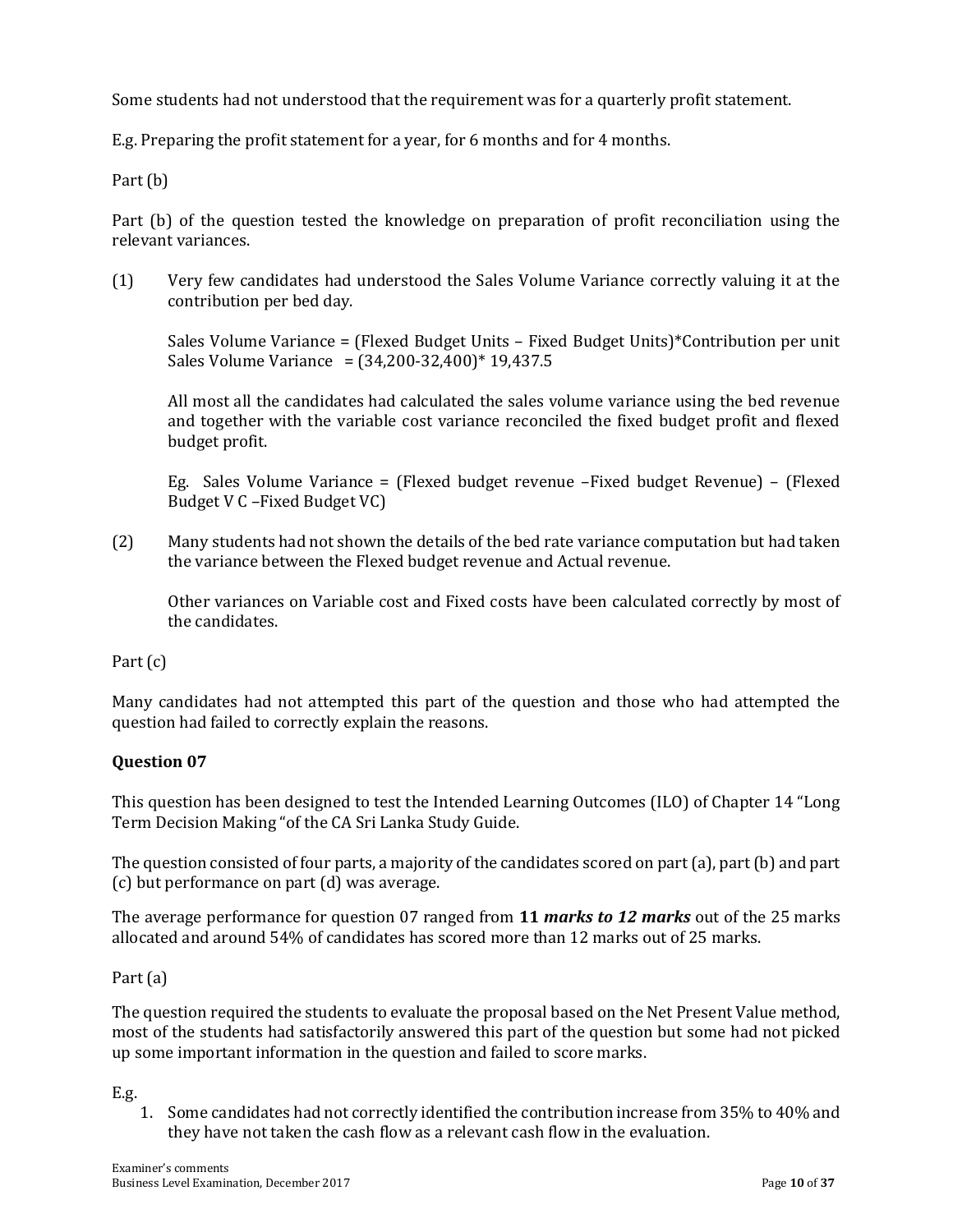2. Some candidates had not correctly applied the payment pattern of the tax liability and they had taken a 100% tax payment in the same year the liability was created.

Few candidates had not provided the interpretation of the final answer they had arrived at which is whether the project is viable or not.

Most of the candidates had correctly applied the probability and calculated the expected sales and 40% contribution.

Part (b)

Part b of the question clearly states three benefits of the NPV method when compared to other appraisal methods.

Many candidates had mentioned only the benefits of the NPV approach but not compared with the other methods, however the candidates' performance on this part was satisfactory.

Part (c)

Some candidates had correctly computed the NPV using different discounting factors but failed to correctly apply the IRR formula and compute the IRR.

Part (d)

Performance was poor and lack of good understanding on sensitivity analysis in the NPV project evaluation method.

Many candidates had not attempted this part of the question and candidates made the following common mistakes.

- 1. Majority of the candidates had not considered the taxation effect on the total present value of contribution and total present value of overheads.
- 2. Many candidates had computed the total present value based on their cash flows but it had not been correctly applied to compute the sensitivity calculations.

The question required the candidates to evaluate the sensitivity however the candidates had just computed the sensitivity without interpreting the sensitivity analysis.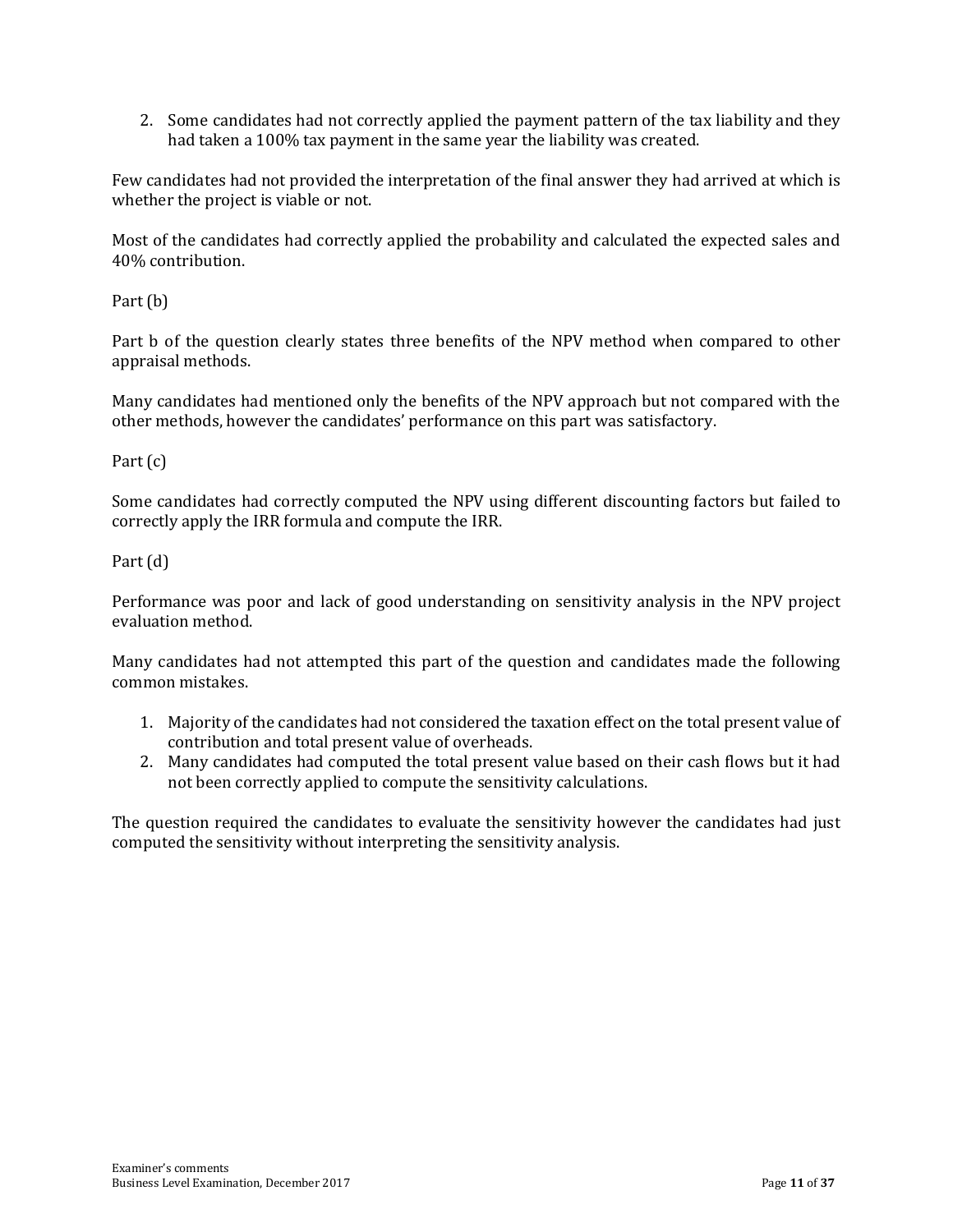

## **KB3 – Business Law and Tax**

## **December 2017**

**Question-wise comments Examiner's Comments**

#### **Question 01**

(a) Candidates are required to explain when an insurance policy is in the name of the main shareholder of a company and property effected is owned by the company and if the said property is damaged due to natural disaster whether the insurance company is liable to pay the insurance claim made by the said main shareholder. A handful of candidates had misunderstood this position and had tried to misinterpret that Maniq is also the owner of the cinnamon estate "Kurunduwatte" owned by Cinnamon (Pvt) Ltd as he is the main shareholder of the company and therefore, Maniq can claim compensation per damage caused to part of land "Kurunduwatte" by a landslide. Under the insurance policy Maniq had obtained it in his personal name from Always Assurance PLC.

The main requirement of the question is to decide whether Maniq can claim compensation for damages caused by the landslide to part of "Kurunduwatte" which is owned by Cinnamon (Pvt) Ltd under the insurance policy he had obtained it in his own name and not in the name of the company. Instead of giving the decision with reasons and referring to a decided case decision on the said requirement, a very high percentage of candidates had gone on to explain minor details of the Macura vs North Assurance case which was not the expected answer to the question and candidates had wasted time unnecessarily.

Some candidates had even failed to apply the correct principles.

There were numerous instances where candidates had furnished completely irrelevant answers and had dealt with areas like;

- (i) Cinnamon (Pvt) Ltd. is a separate legal person and the company can do any transaction using its own name without using the name of the owners of the company.
- (ii) As the name implies Cinnamon (Pvt) Ltd is a private limited company which was incorporated under the Companies Act No. 07 of 2007.
- (iii) As a private limited company it should have had some characteristics which are different from other types of businesses like;
	- (a) Limited liability
	- (b) Perpetual succession
	- (c) Separate legal personality (ownership is separated from management)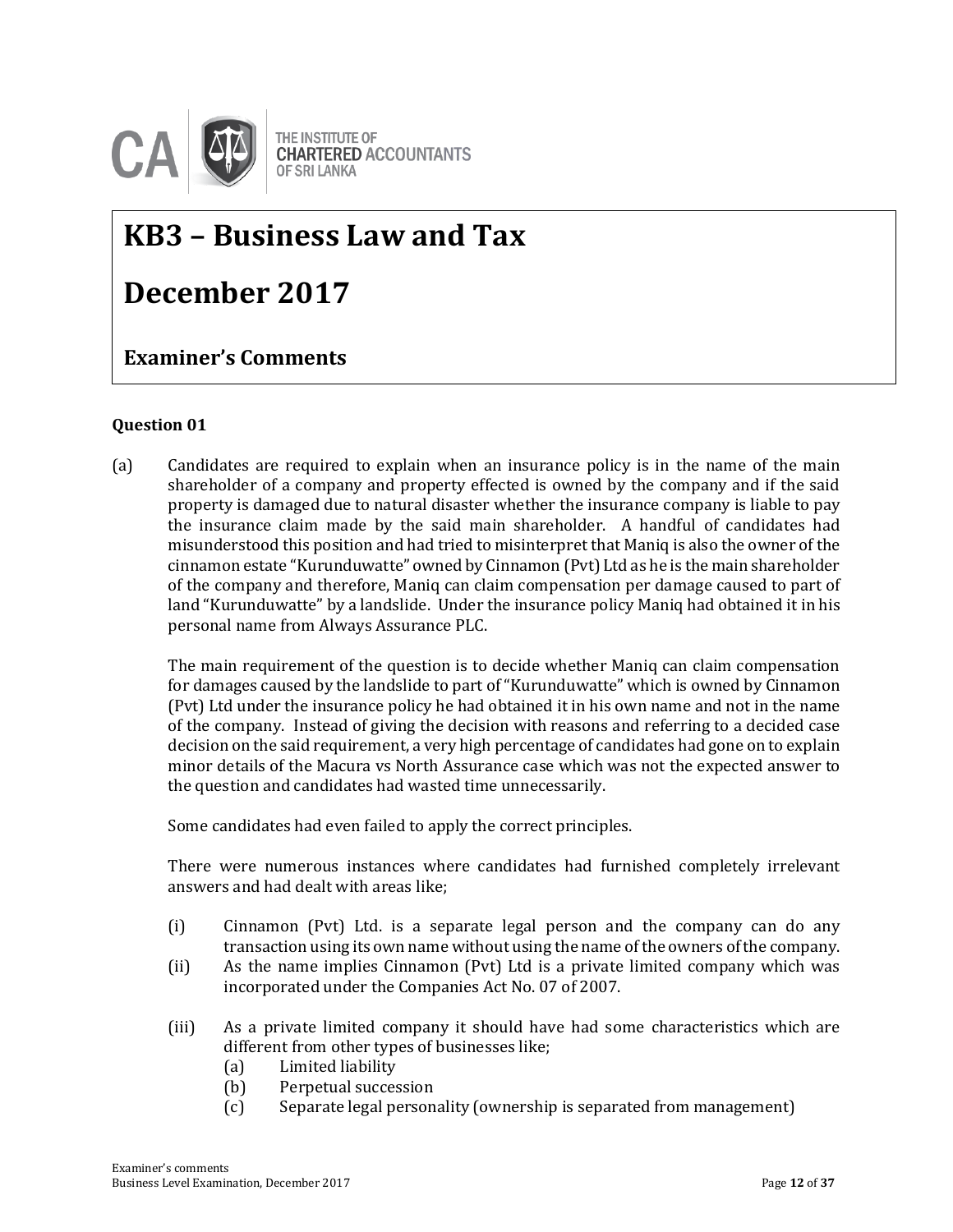- (iv) Those special characteristics of a (Pvt) Ltd always give several privileges to other entities including the following:-
	- Independent and different existence from its members before the eyes of the Law.
	- Has its own seal.
	- Its assets and liabilities are separated and distinct from those who manage them.
	- Capable of owning property incurring debts, borrowing money, employing public, having bank accounts entering into contracts suing and being sued etc.
- (b) The question is clear and the candidates were required to explain the manner in which a director can be removed from office due to the reason of not attending the board meetings on a regular basis as per the provisions laid down in Companies Act No. 07 of 2007. A fair percentage of candidates had failed to understand it in that sense and had interpreted it some other correct ways to give different meeting. Accordingly some had tried to explain grounds under which a director can be removed the office and why Mr. Senadeera should be removed from office under what circumstances a director is treated as vacated from office and explained circumstances such as;

In the following instances under section 202 of the Companies Act No. 07 a director is treated as having vacated from the office of director.

- (a) When he has resigned from his office
- (b) Has been removed from office of director in keeping with the provisions of Companies Act or Articles of the company.
- (c) Has become disqualified to be a director.
- (d) Death or vacated from office of director in pursuant to section 12 of the Act.

Some candidates had failed to understand as to what is expected by the question when the question very clearly states that Mr. Senadheera a director at XY (Pvt) Ltd. has not been attending the board meetings of the company on a regular basis and shareholders of the company intend to remove him from the board of directors of the company and are required to explain the manner in which a director can be removed from office as per the provisions laid down in the Companies Act.

#### **Good side of answers**

(a) There were a good number of candidates who had correctly identified that a limited liability company is separate from its owners i.e. shareholders. Therefore property of the company is owned by the company itself and not by shareholders. Accordingly the cinnamon estate called "Kurunduwatte" belongs to Cinnamon (Pvt) Ltd whilst the insurance policy is in the name of Maniq the sole shareholder of the company. Therefore, Maniq is not entitled to claim damages under his personal insurance policy since the company is a separate legal entity different from its owners.

The candidates had correctly quoted the relevant case of Macura vs Northern Assurance (1929).

(b) There were some good answers to part (b) of the question and the candidates had explained relevant areas like;

Under section 206 of the Companies Act subject to the provisions contained in the Articles of the Company, a director may be removed by passing a resolution at a meeting where prior notice of such removal has been indicated.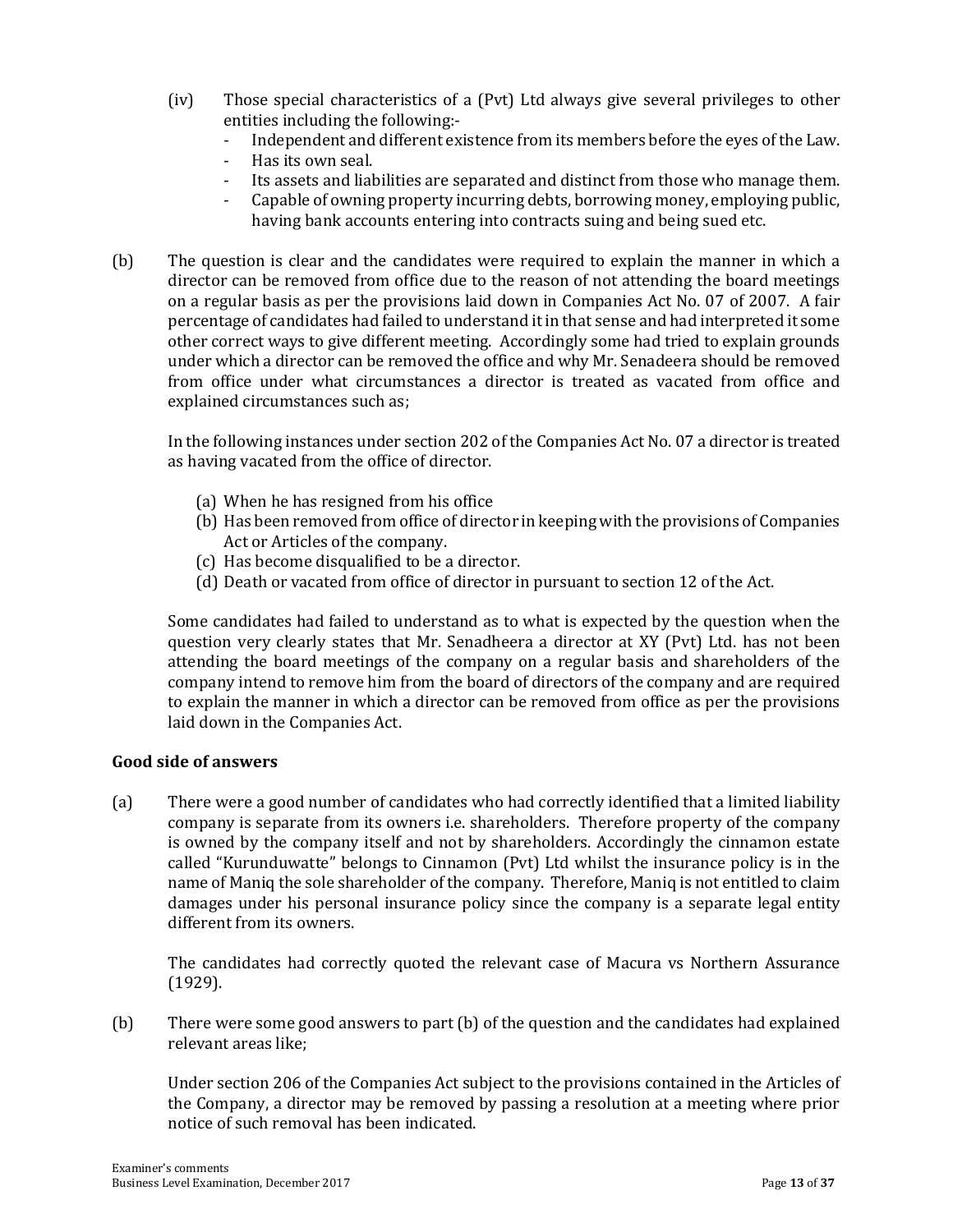The candidates had correctly explained the rest of the procedure as has been laid down in the Companies Act under section 206 for which they deserve high marks.

#### **Question 02**

- (a) The question required the comparison of two types of companies i.e. a company limited by guarantee and a private limited company and to decide as to which meets certain requirements as stated in the question. Many candidates had explained some irrelevant areas such as;
	- i. As per section 4 (i) of the Companies Act a company that issues shares to shareholders are liable to contribute to the assets of the company if there are any specified in articles of the company in respect of the share of the company.
	- ii. Companies that issue shares which have unlimited liabilities shareholder are liable to contribute to the assets of the company under its articles.
	- iii. There are 4 types of companies that could be registered under the Companies Act,
		- Namely (a) limited liability companies (b) unlimited companies
			-
			- (c) companies limited guarantee (d) off-shore company
				-

Off-shore companies are companies registered in Sri Lanka under the Companies Act, but do carry out business outside Sri Lanka.

iv. Unlimited companies issue shares but holders of those share have unlimited liabilities to contribute to the assets of the company under the Companies Act.

A handful of candidates had stated that a company that issues shares to the public has limited liability subject to the value of shares they hold specified in the company articles.

Few others had expressed the view that members of companies which do not issue shares do not have any liability in respect of activities of these companies since they do not hold any shares of the company and so on and had wasted time.

Candidates were required to explain whether the indoor management rate can be applied under the given instance i.e. when Asha enters into a construction contract with ABC (pvt) Ltd without pursuing the relevant documents to ensure whether the laid down procedure has been followed by the company. In other words whether an outsider has a duty to check whether the company has followed all the procedures laid down internally such as the articles of the company and so on. However candidates have not properly understood the requirement and as a result they have focused their answers on incorrect or irrelevant points.

When candidates are required to explain whether the indoor management rule is applicable in certain instances given in the question instead of explaining what is asked they have gone and explained various irrelevant areas. Here again they have failed to understand the requirements of the question correctly.

Many had correctly explained the pros and cons of a company limited by guarantee and private company and had come to the conclusion that as far as the required purposes of Benjamin are concerned a private company is better than a company limited by guarantee as the former meets the requirements of Bengamin for which they had earned good marks as they had understood the question correctly.

A fair percentage of candidates had correctly explained as to what is meant by indoor management rule.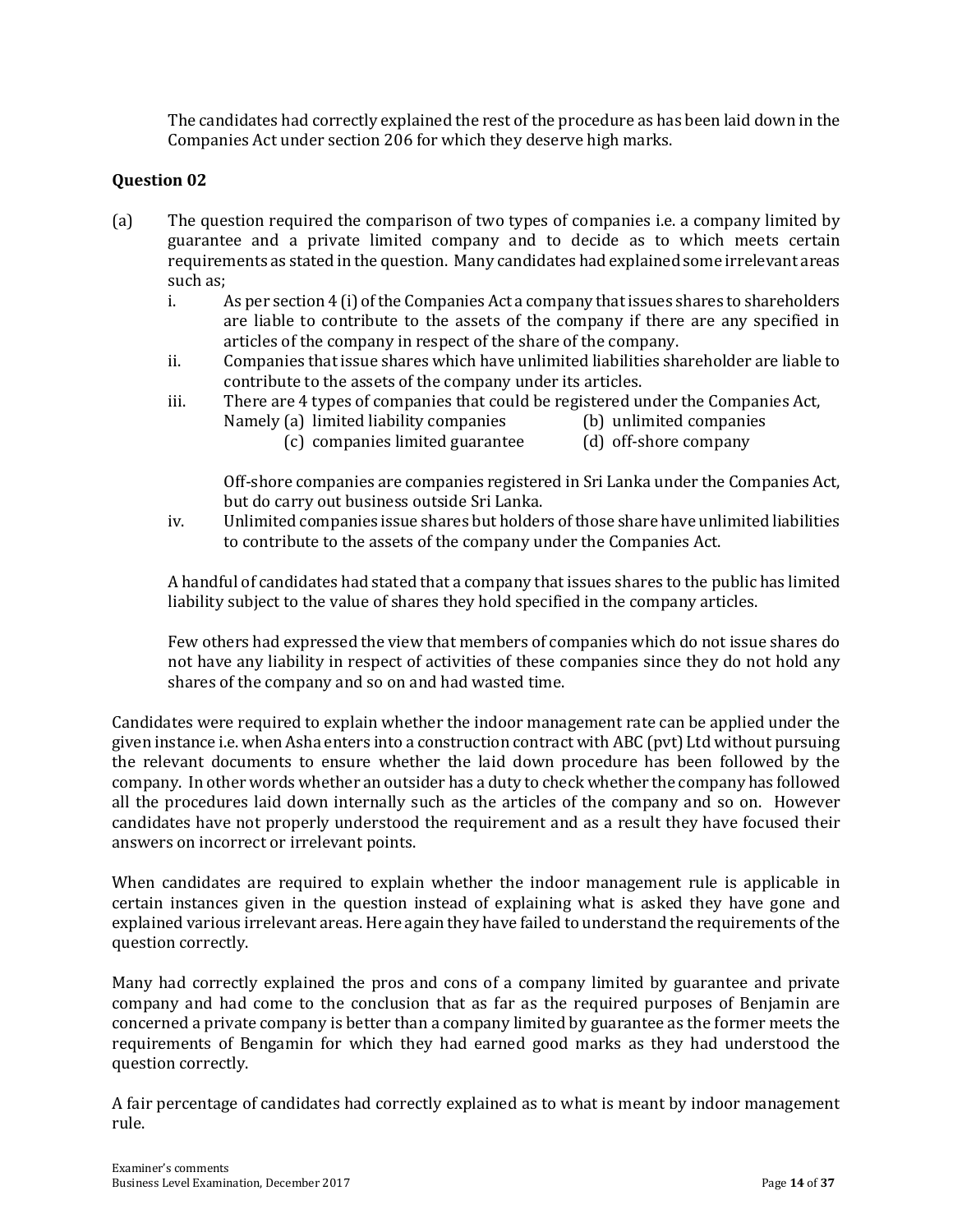#### **Question 03**

- (a) Candidates have been provided with some relevant data based on the most recent financial statements of Duruthu (Pvt) Ltd in addition to the information to say that the confirmation from the auditor of the company has been received confirming that the company is able to pay its debts as they become due in the normal course of business and were required to explain whether the company will be able to meet the solvency test as explained by the Companies Act. A fair percentage of candidates had not understood the question correctly and had explained various areas which are not relevant to what is required from them by the question. Therefore the candidates had explained certain irrelevant areas including the following;
	- i. In determining whether the company is satisfied with the solvency report the directors must take into account:
		- (a) The most recent financial statements of the company prepared according to Section 151 of the Act.
		- (b) Circumstances that the directors know or should know which will affect the value of the companies assets and liabilities.
		- (c) A fair valuation or other method of assessing the value of assets and liabilities.
	- ii. As per section 57 of the Companies Act a company shall be deemed to have satisfied the solvency test.
	- iii. As per the Act, the solvency test requirements are:
		- (a) Total assets should be equal to total liabilities and assets should exceed the stated capital.

Accordingly the company has satisfied both criteria and it is a solvent company. In other words the company is a going concern.

What could be observed was that the candidates have failed to understand the question or they were not very familiar with the formulae explained in the Companies Act and they had followed some of their own formulas which were incorrect.

- (b) Part (b) of the question is in relation to a major transaction that is going to be entered by Dharman (Pvt) Ltd. As per the information furnished is question this total assets of the company as at 30.12.2017 is 10,000,000 and it plans to acquire a land for Rs. 800,000 on 31.12.2017. Candidates are required to discuss the manner in which the company can enter into this transaction in keeping with the provisions of Companies Act. Some candidates have failed to understand even this easy and straightforward question and had provided some answer which are not relevant to question. They had dealt with some areas like;
	- (i) The Companies Act provides provision under its section 185 to enter into a major transaction by a company.
	- (ii) Dharma (Pvt) Ltd acquiring land during the current year is an addition (Rs. 8 million) to the assets of the company therefore it is a major transaction.
	- (iii) The disposition of an agreement to dispose of whether contingent or not whole or more than half by value of the asset of the company.

When the question is clear and required the candidates to explain the manner in which a company can enter into a major transaction they had focused their answers on various incorrect/irrelevant directions and had based their answers covering some areas like;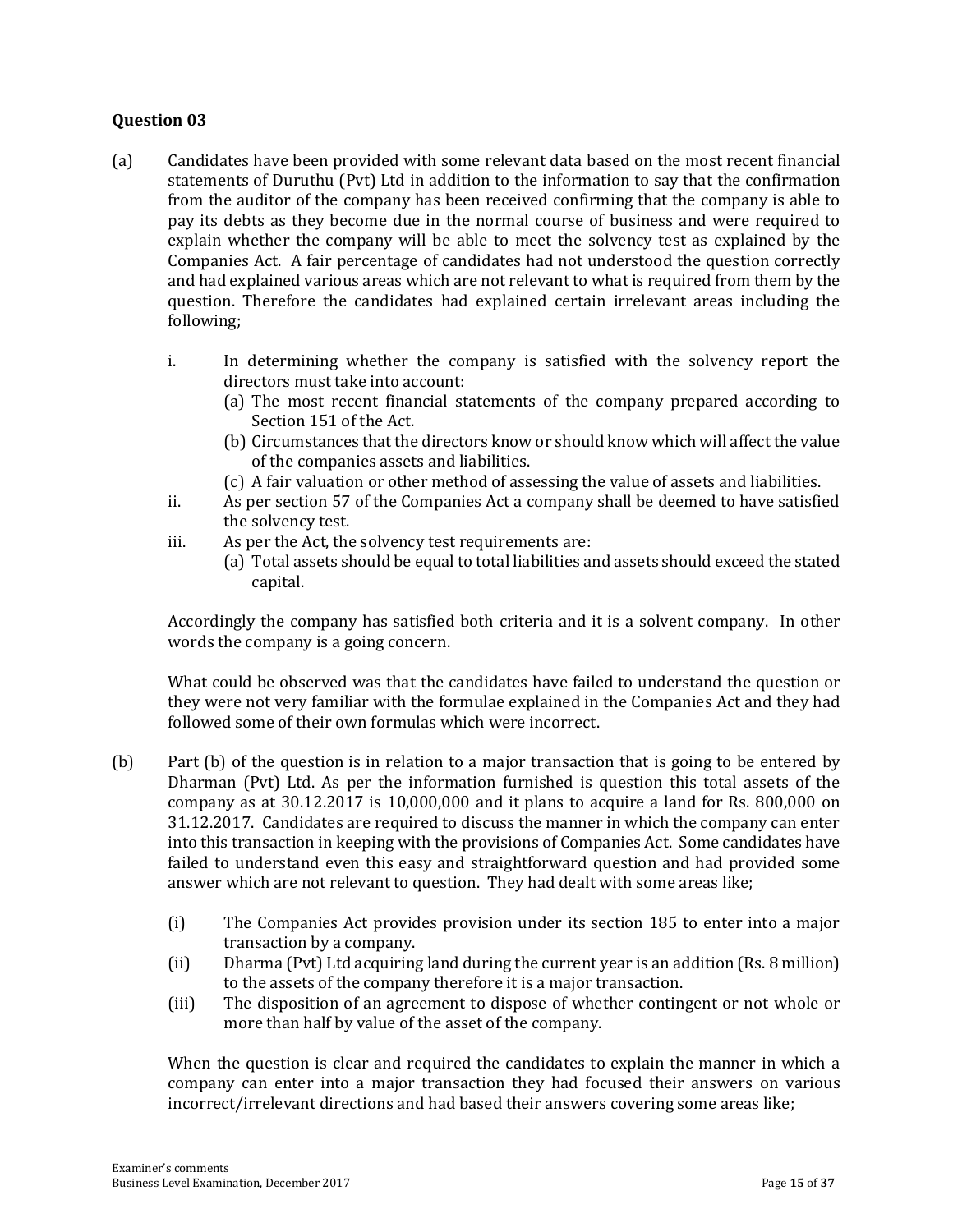- (i) Failed to follow the correct formulae to decide whether it is a major transaction or not.
- (ii) Simply stating that the particular transaction is a major transaction but failed to give reasons as to why it is treated as a major transaction.
- (iii) Few others had compared 50% of the value of assets acquired with the total value of existing assets and so on and had wasted time.

A good number of candidates had furnished satisfactory answers and had explained subject areas like:

"for passing the solvency test in accordance with section 57 of the Act it should be established that the company is able to pay its debts as they become due in the normal course of business and the value of assets of the company is greater than the aggregate value of its liabilities and its stated capital.

Further the candidates had stated that although the first condition is satisfied as per the confirmation given by the company auditor it has failed the second condition i.e. total assets are only Rs. 100,000 whilst the total liabilities plus stated capital are Rs. 105,000 i.e. the value of assets is less than the aggregate value of total liabilities plus stated capital. Therefore, the company does not satisfy the second condition and is not able to meet the solvency test for which they have earned very high marks.

Answers to part (b) were fairly satisfactory. The candidates were aware of the procedures that should be followed by a company in entering into a major transaction for which they obtained good marks.

#### **Question 04**

#### Part (a)

- (i) The candidates were asked to summarise the provisions contained in the Companies Act that should be considered or followed in conveying an extra ordinary general meeting (AGM). Some candidates had failed to understand this simple question and had focused their answers completely on irrelevant directions such as;
- (ii) According to section 136 of the Companies Act the procedure that should be considered in calling for an AGM is:-
	- (a) Notice of the meeting is required to be served under the provisions of the model articles.
	- (b) In the case of a private company two shareholders and in the case of other companies three shareholders present in person under the provisions.
	- (c) Any shareholder elected by the shareholders at a meeting may chair the meeting.

There were other irrelevant answers like;

(a) Meetings are as follows.

General Meetings (GM), Annual General Meetings (AGM), Extra Ordinary General Meetings (EOGM)

For each of the meetings there are some minimum requirements [criteria] that have to be followed in holding the meeting. For instance an EGM cannot be called upon just on a request received from some shareholders.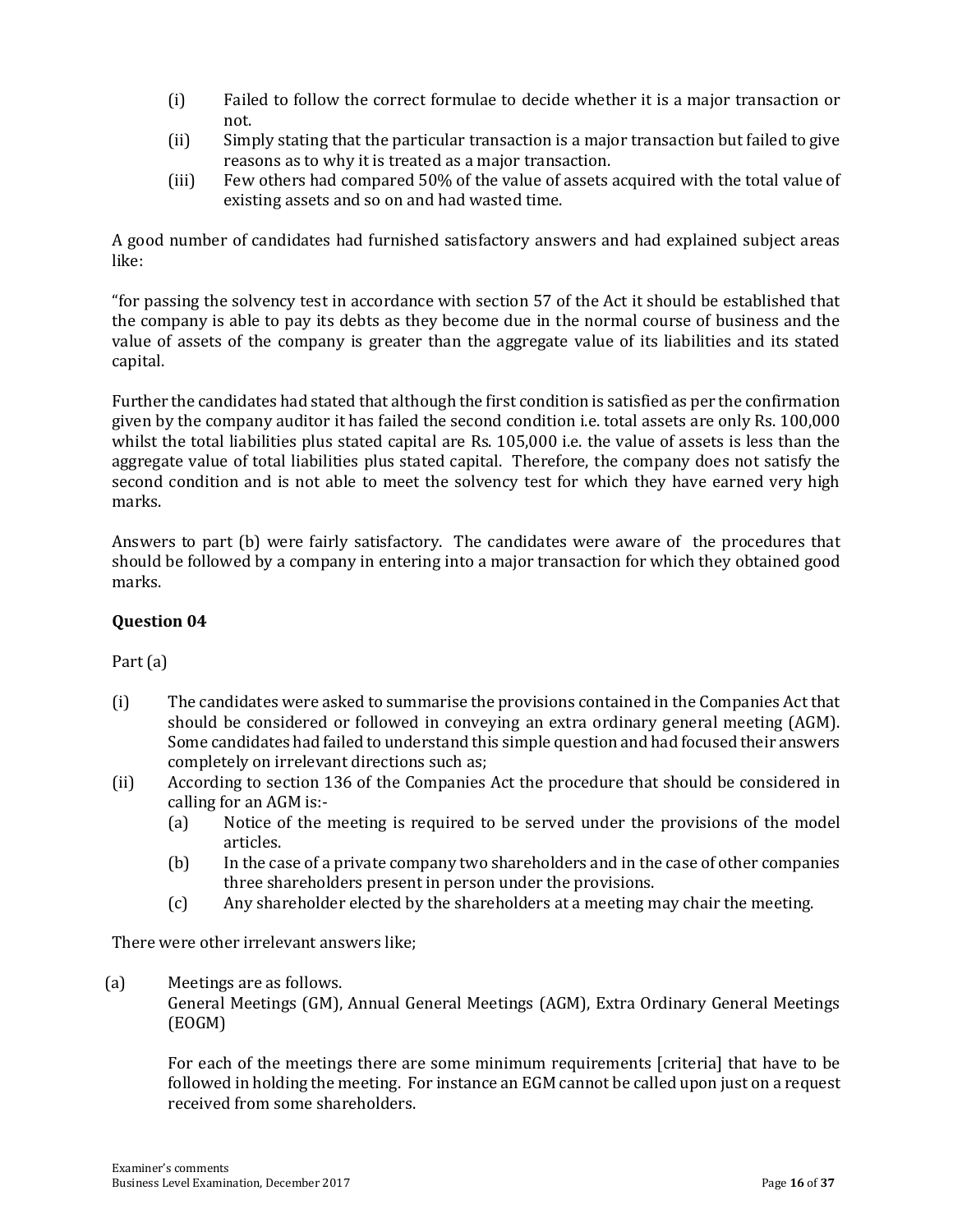(b) EGMs usually mention the purpose of passing a special resolution to take important decisions of the company. For example removal of a director etc.

The question asks to summarise the procedure that should be followed in calling for an EGM as per the provisions contained in the Companies Act, some have gone on to explain the different types of meetings, the purpose of calling for an EGM/other meetings, entitlement of shareholders to vote at a meeting is passing a resolution, why an EGM needs to be called, the procedure that is followed for passing a special resolution etc.

A handful of others had misunderstood the EGM as the AGM of the company as they have not read the question properly. It is essential for them to first understand the question correctly before starting to write their answers.

Also there were a few instances where some candidates had confused an EGM with the General Meetings conducted by a company and so on to waste their time.

Part (b)

It is a direct question where the shareholders of Fingalss (Pvt) Ltd had been informed that the company may be wound up by courts as it is unable to pay its debts and the shareholders of the company wishes to request the courts to appoint Wishwa Pinto the main creditor of the company as its liquidator and requires the candidate to outline instances where a company is deemed unable to pay its debts and to explain whether Wish Pinto can be appointed as the liquidator. Many candidates had not understood the question and had furnished completely irrelevant answer.

Some others had expressed the view that even shareholders wish to appoint Wishwa Pinto as the liquidator and they have no power to do so and only the courts have the powers to appoint a liquidator.

#### **Good side of the answers**

- (a) Fair percentage of candidates had furnished satisfactory answers for this easy question and had summarized the relevant sections of the Act. i.e. sections 134. 134 (i), 135 (i) (b) and 135 (3) (b) and explained the procedure that should be followed in calling for an EGM for which they deserved good marks.
- (b) Many had correctly explained the instances where a company is deemed unable to pay its debts as has been detailed under section 271 of the Companies Act to earn a very high percentage of marks.

Large no. of candidates were aware that Whishwa Pinto cannot be appointed as the liquidator of Fingale (Pvt) Ltd since he is the main creditor of that company. They had correctly quoted the contents of section 383 and had stated that a creditor of the company cannot be appointed as the liquidator under section 383 of the Act for which they deserve full marks.

#### **Question 05**

#### Part (a)

Straightforward question and it required the candidates to state five services provided by the Central Depository System. A fair percentage of candidates had failed to understand this question and had focused their answers on some irrelevant points. They had dealt with some areas such as:-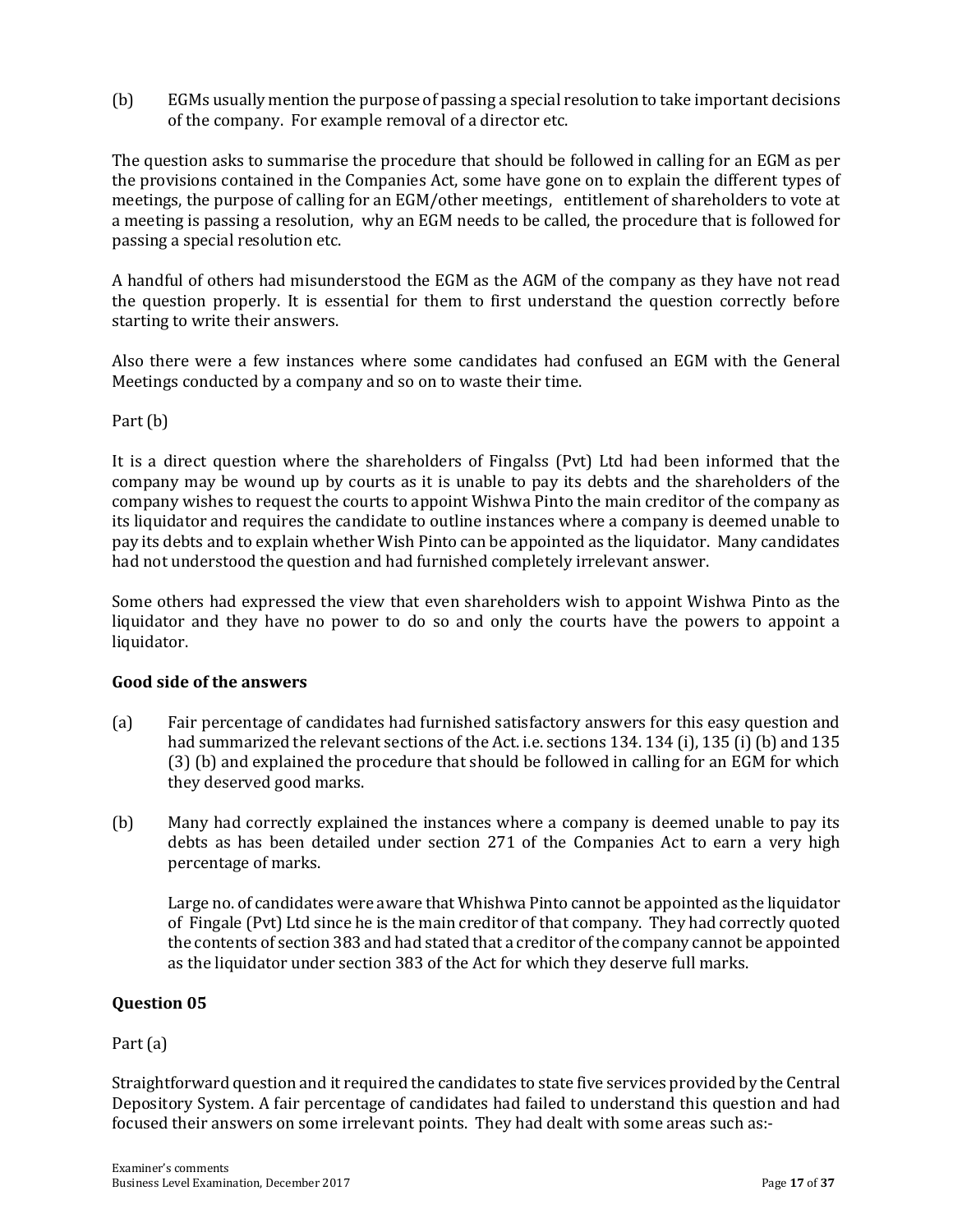- The central depository system is a deposit system in respect of services traded in the Colombo Stock Exchange and held securities in custody on behalf of the shareholders of the listed companies.
- Providing facilities for post traded fund settlement in respect of equity and debts.
- Facilitates electronic record keeping and automated clearance of shares

Dematerialisation means the process of a listed company's share certificates being converted to electronic form. Iinvestors can give their physical certificates to the CDS and convert it to an electronic format. Re-materialisation is a process in which the electronic format are converted to physical certificates.

The candidates instead of stating 5 services provided by CDS have explained the details on the operations of the Central Depository System including its duties, responsibilities, share market operations and failed to give the required answer. This may be due to their ignorance of the subject or misunderstanding the requirements expected of them.

Part (b)

The question required the candidates to explain the procedure that should be followed on enforcing an arbitral award. A high percentage of candidates had failed to understand to what is required by this straightforward question and had focused their answers in various irrelevant directions and had furnished same answers such as;

Arbitral awards are final and court of low has no jurisdiction to interpret on merits of the awards. A court can only be set aside an award only on the limited grounds which have better set out the Act.

#### **Good side of answers**

There were a good number of candidates who had correctly given 5 or even more services provided by CDS earning very high or full marks. There were many others who had provided less than 5 services or partly correct answers earning a reasonable percentage of marks.

There were correct answers for part (b) of the question too. A few candidates obtained full marks. They had correctly explained the procedure that is to be followed in order to enforce an arbitral award. In their answers they had correctly stated that for enforcement of an arbitral award an application has to be made to the high court within 1 year.

It appears that some candidates have furnished their answer to both parts of question no. 05 which were more or less like carbon copies of details contained in the Business Level study text. It can be presumed that they had copied these areas to the Companies Act and taken to the examination hall and copied them again to their answer booklets as their own answers to the question.

#### **General**

As usual the grammatical mistakes, writing lengthy sentences with no sense, explaining numerous irrelevant areas, repeating the question were noted. Poor understanding of the articles and so on could be observed.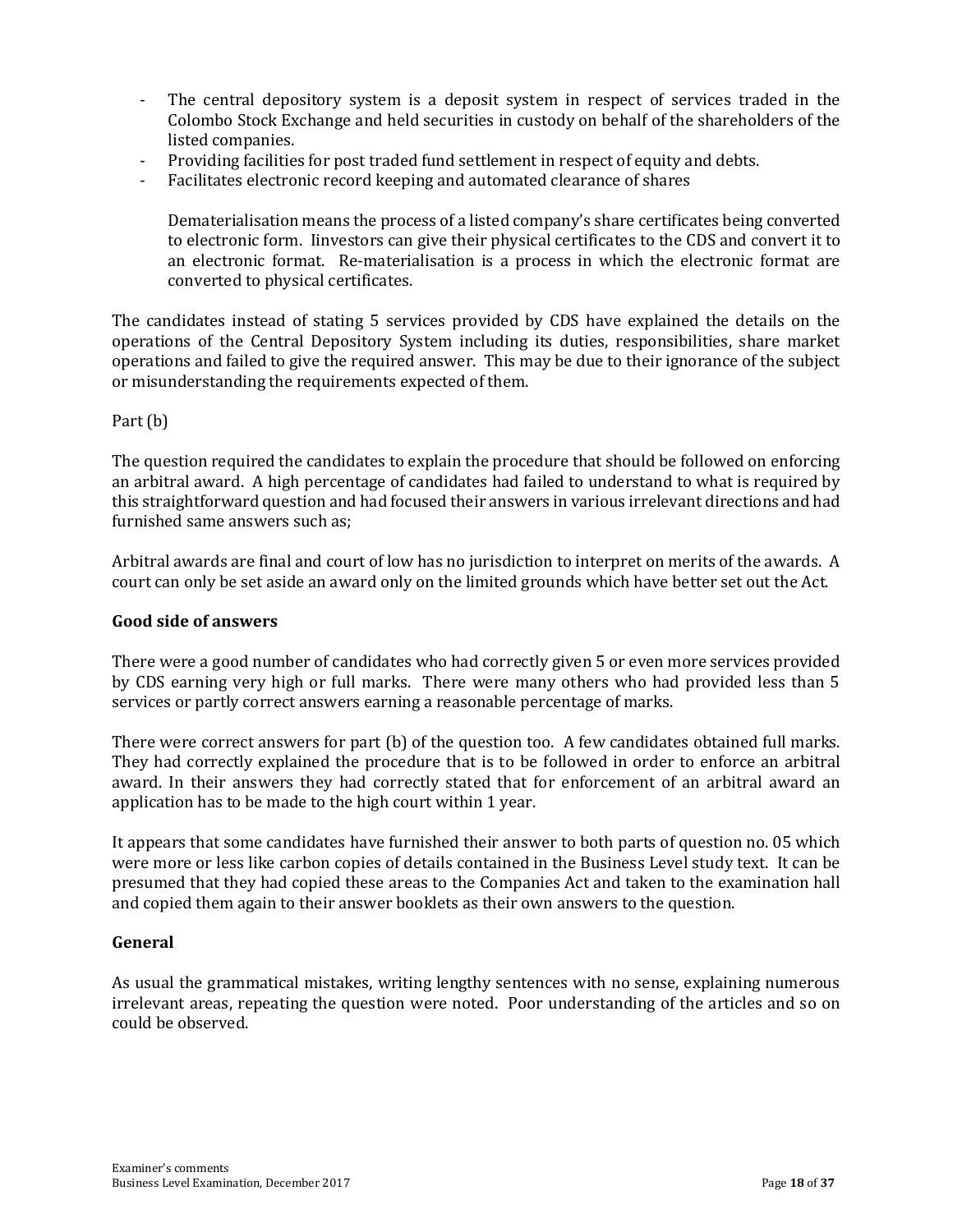#### **Tax part**

#### **General comments applicable to all questions**

- 1. The subject matter tested was within the syllabus and adequately covered in the study pack published by CA Sri Lanka.
- 2. The model answers appear to be well planned and structured and can be considered as a reliable guide to the marking examiners.
- 3. Overall performance in the paper appears to be quite satisfactory since an examination of a sample of the bundle summaries suggests a pass rate of approximately 55% to 65% of the total candidates.

#### **Question wise comments**

The paper comprised of two (02) questions and carried 25 marks each.

#### **Question 06**

The candidates were required to compute the total income tax liability and the balance tax payable by a member of a group of companies providing freight forwarding services to exporters.

The question included:

- (a) Calculation of statutory income from the following sources:
	- (i) Trade income this included an adjustment to profits.
	- (ii) Interest income treasury bills.
	- (iii) Dividend income.
- (b) Deduction under section 32.
- (c) Qualifying payment relief under section 34.
- (d) Tax credits.

#### Specific comments

Instances where information given in the question was not understood.

- (i) Depreciation allowance The question clearly indicates that the company's office and warehouse building are under construction as at the end of the year of assessment. However, a good number of candidates claimed depreciation allowance in respect of these buildings. Only qualified buildings constructed and used by the owner are eligible to claim depreciation allowances.
- (ii) Income tax rate The intention of the examiner was to test section 58 (iii) and the information relating to the company was given accordingly. Such companies are eligible for a concessionary rate of 12% tax under item 22 in the fifth schedule to the Inland Revenue Act. However, a majority of the candidates applied the 28% rate of income tax stating that the company is a member of a group of companies.

Instances where the requirements of the question were not understood by the candidates.

(i) The question required candidates to compute the income tax liability (that tax on taxable income) of the company.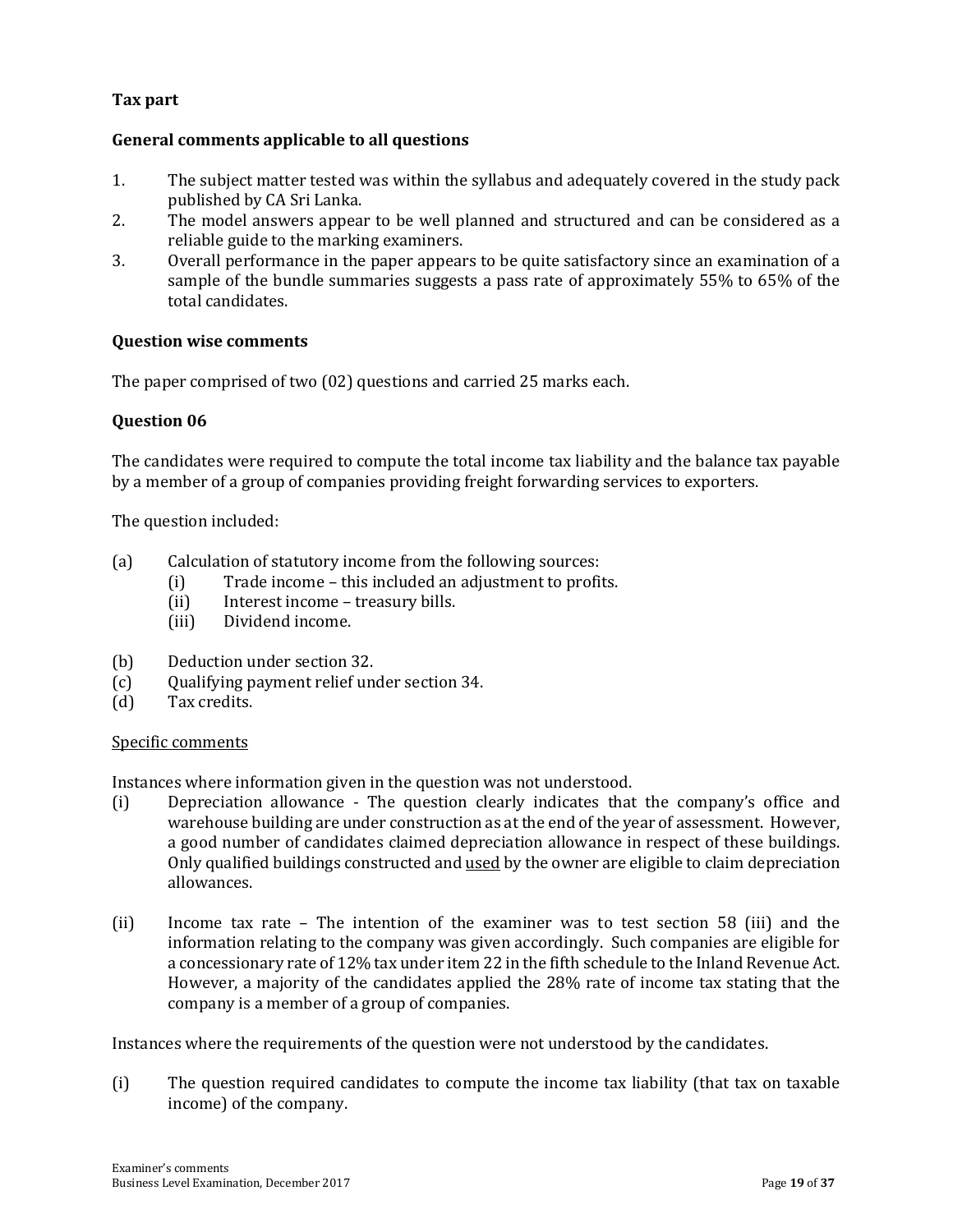(ii) A few candidates attempted to compute deemed dividend tax thereby wasting valuable exam time.

Errors in principle/shortcomings in technical knowledge.

- (i) Business income
	- 1. Computation of adjusted trade profit-a few candidates computed this commencing with turnover instead of net profit as per accounts.
	- 2. Staff training cost most candidates treated this as an allowable cost. Section 25 (1) (q) stipulates such cost is allowable only if 'such training is directly relevant to the duties performed by such employee before the commencement of such training'. Since this stipulation was not met, such training cost is disallowed.
	- 3. General rent Most candidates correctly treated this expense as disallowable without stating the reason for disallowance, section 25 (1) (x) allows ground rent only if it is paid.
	- 4. Office building and warehouse some candidates claimed depreciation allowance in respect of this building.

Depreciation allowance can be claimed only in respect of 'qualified buildings" which means the buildings must be used in the trade or business. Since the construction is not completed as at the end of the year of assessment, capital allowance cannot be claimed as the building cannot be used in the business.

- (ii) Interest income some candidates mentioned that this had not formed part of the assessable income since withholding tax (WHT) has been deducted. In the case of companies WHT is an advance payment of income tax and not final tax.
- (iii) Deduction under section 32 some candidates claimed 35% of the tax loss brought forward.
- (iv) Profits and income eligible for concessionary rate of income tax. Some candidates obtained such profits as the taxable income in proportion to the business income and total statutory income which includes interest income. The method is incorrect since such profits can be ascertained separately.
- (v) Rate of income tax a good number of candidates applied the 28% tax rate stating that the company is a member of a group of companies.

In the given question, the nature of the business carried on by the company satisfies the conditions laid down by section 58 (iii) in terms of which the profits and income of such company is entitled to concessionary tax rate of 12%.

(vi) Tax credit – surprisingly, a significant number of candidates claimed the tax losses brought forward from the previous year of assessment. Such losses are deductions under section 32.

Mistakes made in the application of concepts/formulae.

(i) The capitalization

Some candidates made mistakes in the construction of the formula for determining the maximum interest allowable under section 26 (1) (x).

(ii) Tax losses brought forward from year of assessment 2015/16 – A few candidates made mistakes in ascertaining the maximum of such loss that can be deductible.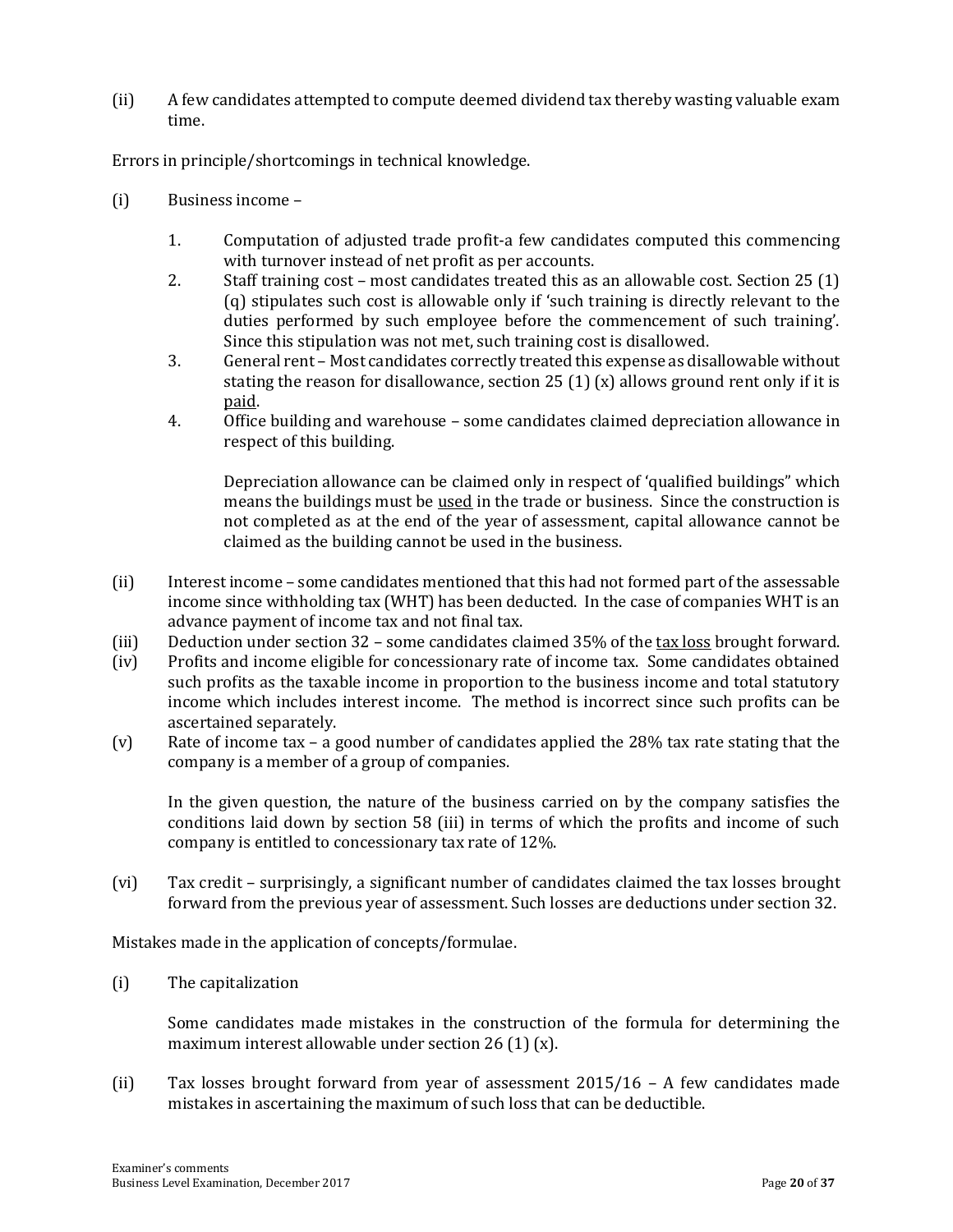- E.g. 1. 35% of the <u>brought forward loss</u>
	- 2. 35% of the assessable income

Common mistakes made by the students.

Majority of the candidates failed to identify the correct rate of income tax applicable to the company.

Building/planning of the answer.

Income tax computation – a few number of candidates claimed statutory deductions at improper places.

- E.g. 1. Deducting qualifying payments under section 32.
	- 2. Deducting tax credits from assessable income or taxable income.

Good side of the answers produced.

- 1. Majority of the candidates displayed excellent knowledge in the structure, identification of the statutory contents and presentation of a corporate income tax computation.
- 2. Majority of the candidates displayed sound knowledge of sections 25 and 26 of the Inland Revenue Act relating to allowable and disallowable charges/expenses.

#### **Question 07**

The candidates were required to:-

| Part $(a)$ $(i)$                                                     |                  |   | Assess the divisible profit of a partnership, partnership tax payable and the<br>distribution of divisible profit among the partners.                                                                                                                                             |
|----------------------------------------------------------------------|------------------|---|-----------------------------------------------------------------------------------------------------------------------------------------------------------------------------------------------------------------------------------------------------------------------------------|
|                                                                      | (ii)             |   | State the information to be included in a partnership return.                                                                                                                                                                                                                     |
| Part $(b)$ $(i)$                                                     |                  | ۰ | Calculate the VAT liability of the partnership in respect of a given quarter.                                                                                                                                                                                                     |
|                                                                      | (ii)             |   | Explain the provisions applicable to filing of VAT return and the payment of<br>such taxes as per the VAT Act.                                                                                                                                                                    |
|                                                                      | (iii)            |   | Recognise whether the partnership is liable to pay NBT, and if it is liable to<br>compute the NBT liability in respect of a given quarter.                                                                                                                                        |
| Instances where information given in the question is not understood. |                  |   |                                                                                                                                                                                                                                                                                   |
| (i)                                                                  | Part $(a)$ $(i)$ |   | The information given in the question clearly identifies Nalani as a non-equity<br>partner. Majority of the candidates recognised this fact but included Nalani<br>in the distribution of divisible profits.                                                                      |
| (ii)                                                                 | Part $(b)$       |   | The question clearly states that all income has been given exclusive of Value<br>Added Tax (VAT). However, a good number of candidates answered on the<br>basis that the income is inclusive of VAT.                                                                              |
|                                                                      |                  |   | E.g. A candidates computed VAT as follows, Rs. 2,500,000 x $100 \times 15\%$ .<br>115                                                                                                                                                                                             |
| (iii)                                                                |                  |   | Part 07 (b) (i) and (iii) – the information for computing VAT and NTB liability for the quarter<br>ended 31 March 2017 is given in the question. However, a good number of<br>candidates used $\frac{1}{4}$ <sup>th</sup> of the annual turnover for the purpose of computing the |

VAT and NBT liability for the quarter ended 31 March, 2017.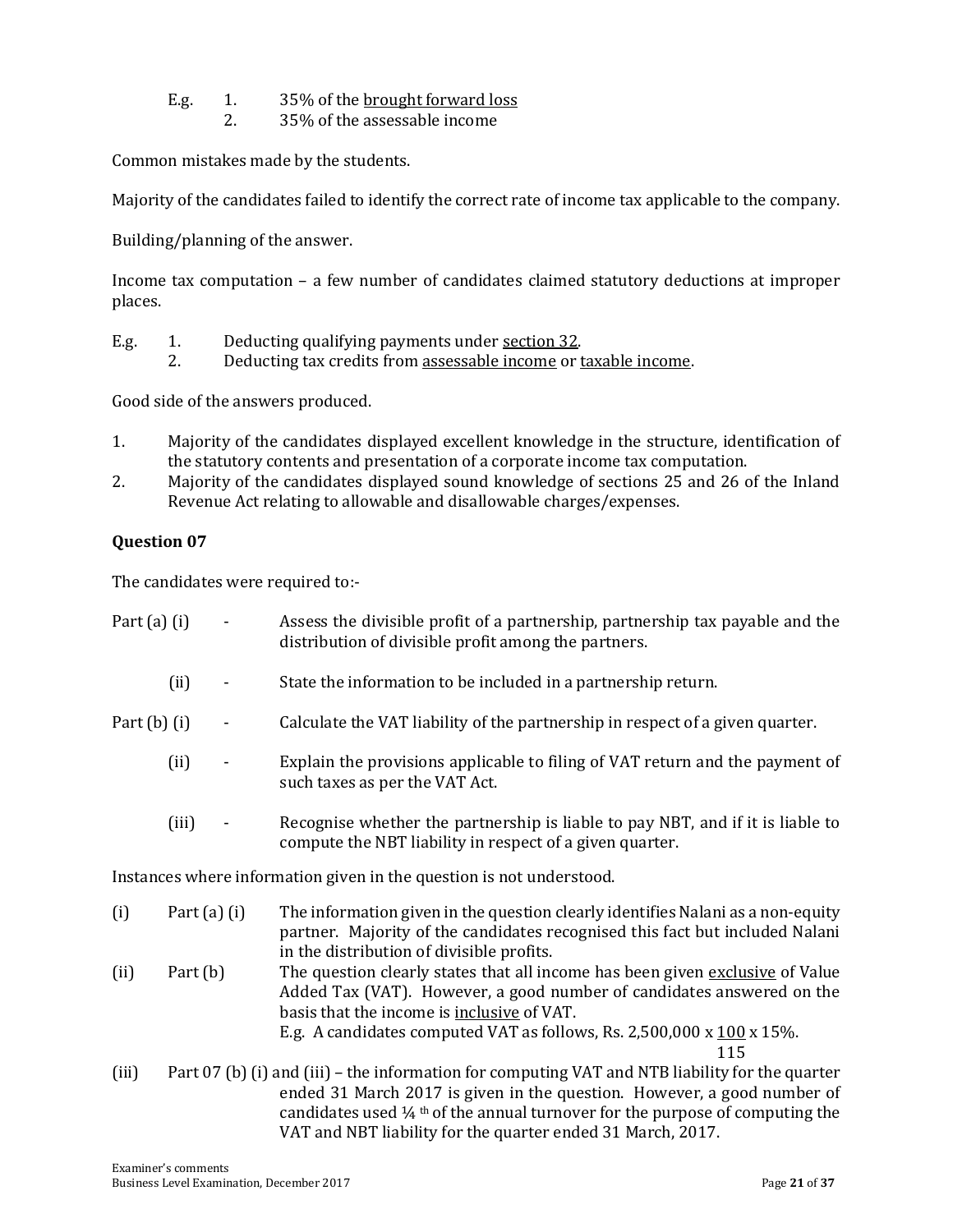Instances where the requirements from the candidates are not understood.

- (i) Part 07 (a) (i) the question required candidates to compute only the partnership tax liability. However, some candidates computed, in addition to partnership tax, the tax liability of individual.
- (ii) Part 07 (a) (ii) the question required candidates to state the information required to be included in a partnership return.
	- 1. Some candidates discussed the consequence of not filing a return.

2. Some candidates discussed whether the partnership should furnished a return or not.

Item (i) and (ii) mentioned above are instances where candidates wasted valuable examination time earning no extra marks.

(iii) Part 07 (b) (iii) the question required candidates to recognise whether the partnership is liable to NBT and, if so, to compute the NBT liability.

A good number of candidates either –

- 1. Computed the NBT liability without recognizing whether the partnership is liable to NBT, or
- 2. Merely mentioned that the partnership is liable to NBT without identifying the reasons for liability.

Errors in principle/shortcomings in the candidates answers.

- (i) Part 07 (a) (i) divisible profit
	- 1. Working partners share of profits. Majority (over 90%) of the candidates did not know that this is an allowable expense in ascertaining the adjusted trade profits.
	- 2. Computation of divisible profits a good number of candidates made mistakes.
		- Not recognising that the working partner's share of profits is an allowable expense ascertaining the adjusted trade profits.
		- Identifying adjusted trade profit as divisible profit.
		- Ignorance of section 76 (2) which stipulates the basis of ascertaining the divisible profits of a partnership.
	- 3. Distribution of divisible profits.
		- Majority of the candidates identified Nalani as a working partner and correctly mentioned that the salary paid to her is on allowable expense in ascertaining the adjusted trade profits but included her in the distribution of divisible income which only an equity partner is entitled to.
- (ii) Interest on fixed deposits some candidates treated this as part of the taxable income.

It should be noted that withholding tax deducted in respect of interest income received by a partnership is a final tax and therefore not liable to further taxation.

Part 07 (b) (i) Computation of Value Added Tax. A significant number of candidates made mistakes in computing the disallowable part of the common input tax.

Mistakes made in the application of concepts/formulae

(i) Part 07 (b) (i) Majority of the candidates made mistakes in the application of the formulae for computing the disallowable part of the common input tax.

The question states that no expenditure was incurred in respect of designing of a survey plan for a Maldivian hotel. However, candidates overlooked this fact in applying the formula.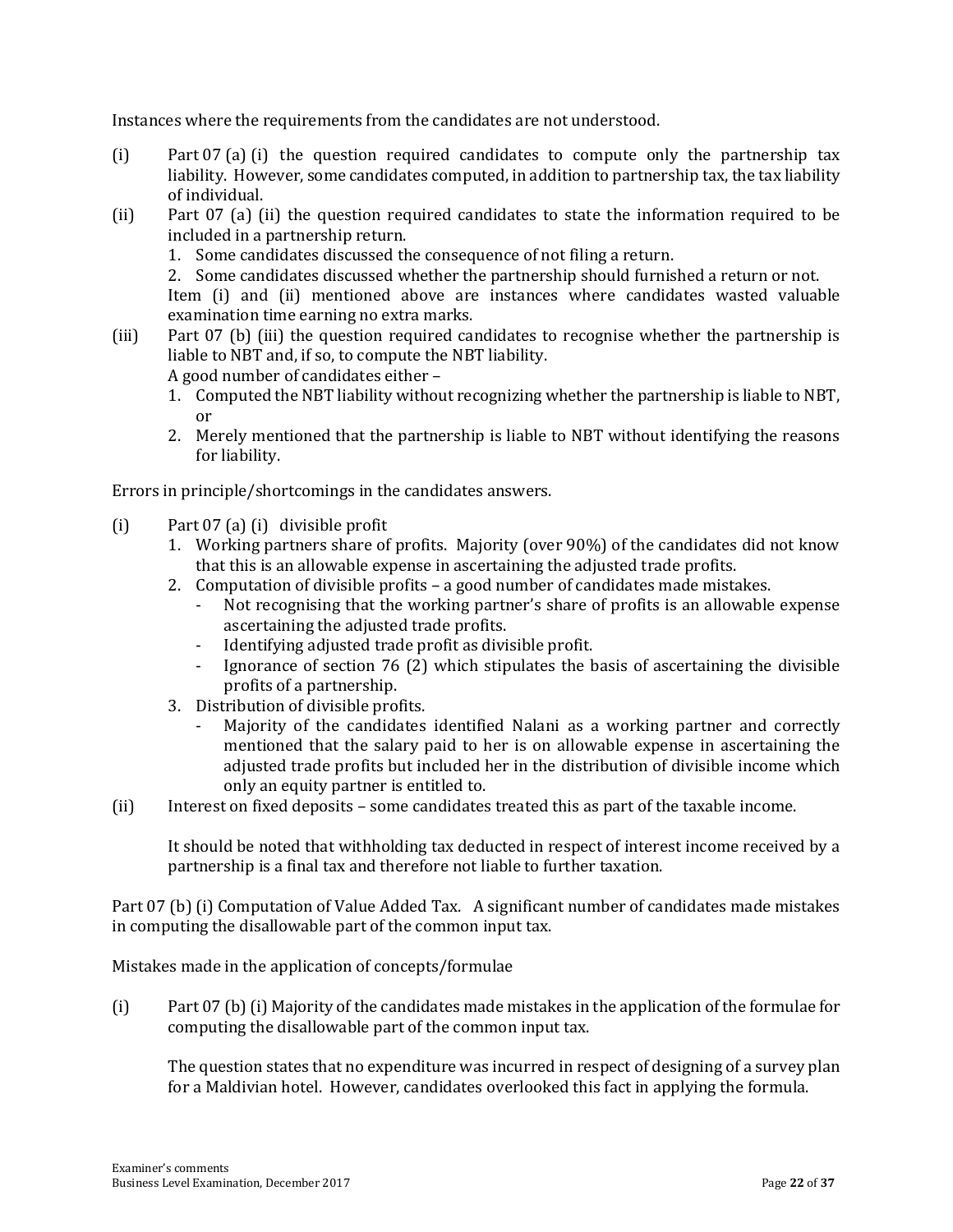(ii) Part 07 (b) (i) & (iii) – A good number of candidates applied the short cut method for computing VAT and NBT by aggregating taxable supplies/turnover of different nature and applying the VAT/NBT rate.

Candidates should display their knowledge of considering each kind of supply/turnover separately and applying the VAT/NBT rate because the nature of the turnover can influence tax liability.

- E.g. 1. Supplies taxed at standard rate.
	- 2. Supplies taxed at zero rate.
	- 3. Supplies which are exempt from tax.

Common mistakes made by the student

- (i) Majority (over 90%) of the candidates did not know that the working partner's share of profits is an allowable expense in ascertaining the statutory income from business.
- (ii) A significant number of candidates did not know that a working partner (non-equity partner) is not entitled to a share of the divisible profits.
- (iii) A good number of candidates made mistakes in computing the divisible profits. Candidates are advised to read section 76 (2) of the Inland Revenue Act for a better understanding of the statutory computation.

Any other comments to be communicated to students:-

(i) Read the question carefully and understand the contents and the requirements clearly before attempting to answer. Candidates are given 15 minutes extra time to read and plan the answer.

This will help you to save valuable exam time of avoiding irrelevant and/or lengthy answers.

E.g. Question 7 (a) (i) requires only the partnership tax to be computed. However, some candidates computed individual partner's tax liability as well, thereby wasting valuable exam time earning no extra marks.

(ii) Computation of adjusted trade profits always commence with the 'net profit as per accounts' figure.

Some candidates commenced the computation with the 'annual turnover' figure. This method should be avoided as it is cumbersome and time consuming. Besides, such a method of computation may not be acceptable to revenue authorities.

- (iii) Focus your attention on all relevant information given in the question and display your knowledge to the examiner even if such information does not require an adjustment to the income tax computation.
	- E.g. In question 7 (a) (i), salary paid to the working partner and rent paid to Vikum (equity partner) are allowable expenses and, therefore, no adjustments are necessary in respect of such items in the computation of adjusted trade profits.

A significant number of candidates know this fact but were silent without displaying their knowledge to the examiner. The examiner cannot assume that the candidates is knowledgeable unless expressly displayed.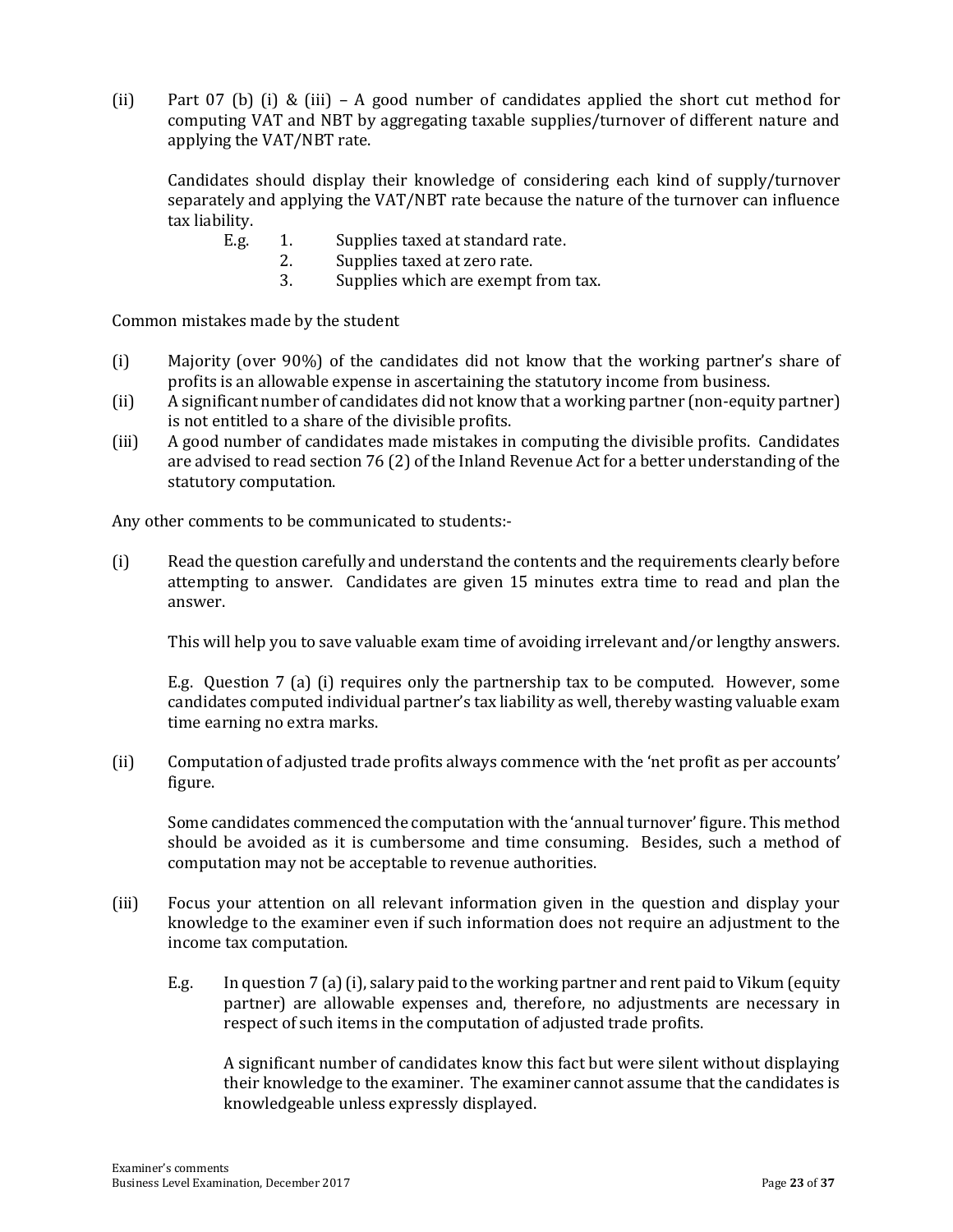(iv) Improve your handwriting and language skills.

The examiner cannot be expected to award marks to an answer which he cannot reach or understand.

(v) Begin each answer on a separate page. This requirement is also mentioned in question paper under 'instructions to candidates'.

It was observed that a few candidates commenced answering a question on the same page in which the previous answer ends.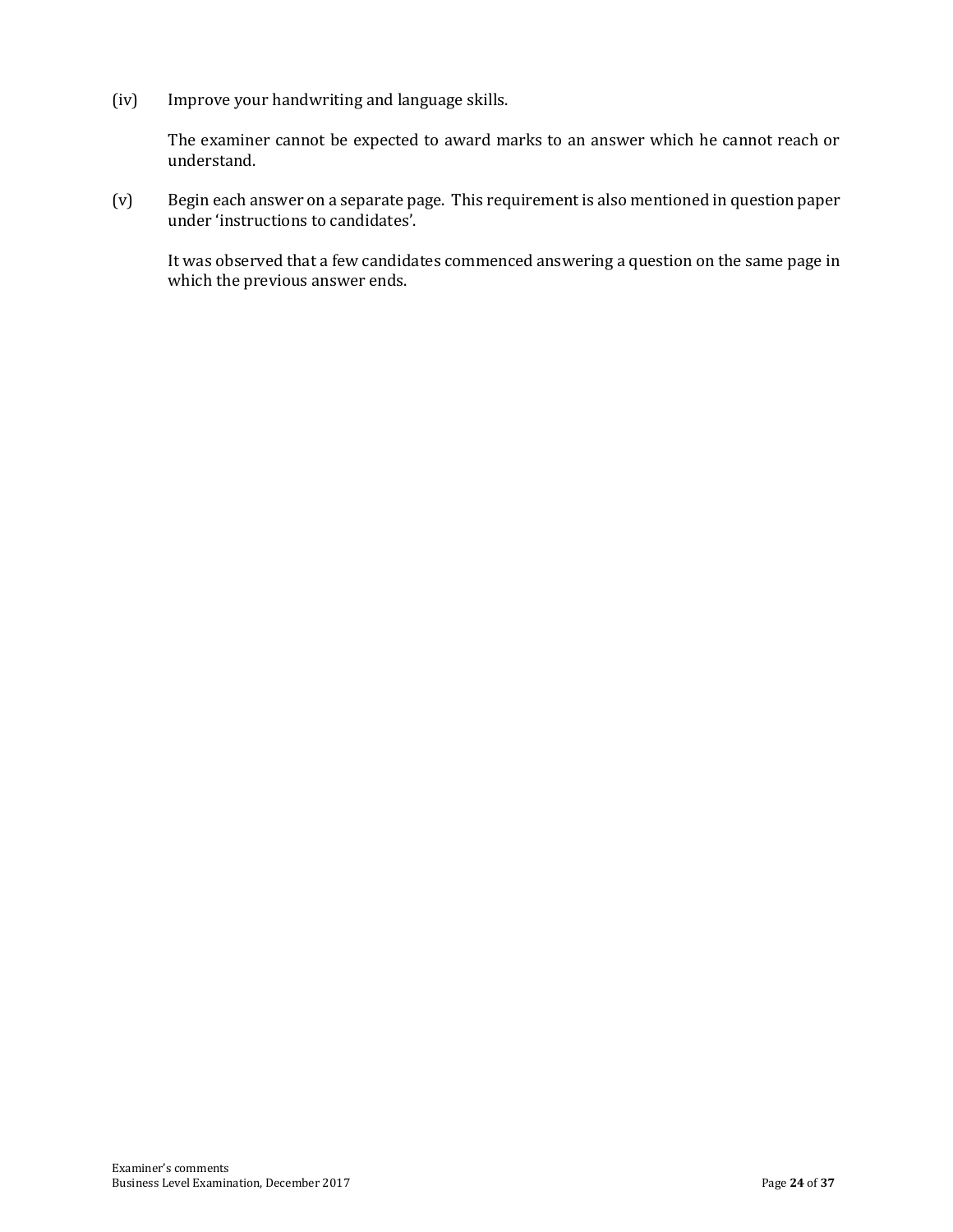

## **KB4 – Business Assurance & Ethics**

## **December 2017**

#### $\mathbf{S}$ **Examiner's Comments**

#### **General comments**

This paper consisted of two sections. Section 1 contained five questions for 10 marks each. Section 2 contained two questions of 25 marks each. As previous examination sessions, to score well in the exam candidates needed to demonstrate good technical knowledge on SLAuSs. Many candidates appeared to have lost focus on the requirements of questions and gave answers which are irrelevant and general, as a result they couldn't gain sufficient marks. It was observed that as the candidates have not followed the action verbs wasted time in writing lengthy answers when required only to state.

#### **Specific Comments**

#### **Question no 01**

This question was on the code of ethics. It was observed that the candidates have knowledge on the code of ethics, but they failed to understand the question and plan the answer. It reflects that they have not read the question several times in order to understand the question's requirements. If they had practiced the past question papers they could have understood the question well.

#### **Part (a)**

It was required to state factors that a professional accountant considers when disclosing internal information to a third party. The examiner expected the candidates to peruse the study text. Even though the general points were also considered, the examiner expected the candidates to give specific factors. Majority of the candidates wrote the following points.

- Disclosure is permitted by law and authorized by the client
- It is a professional duty to disclose

Many candidates have written incomplete, and irrelevant points such as;

- As SLAASMB is a professional body, corporate body
- To resolve a problem of a member
- To maintain a relationship between the company and the stakeholders
- For prospective investors to assess credit worthiness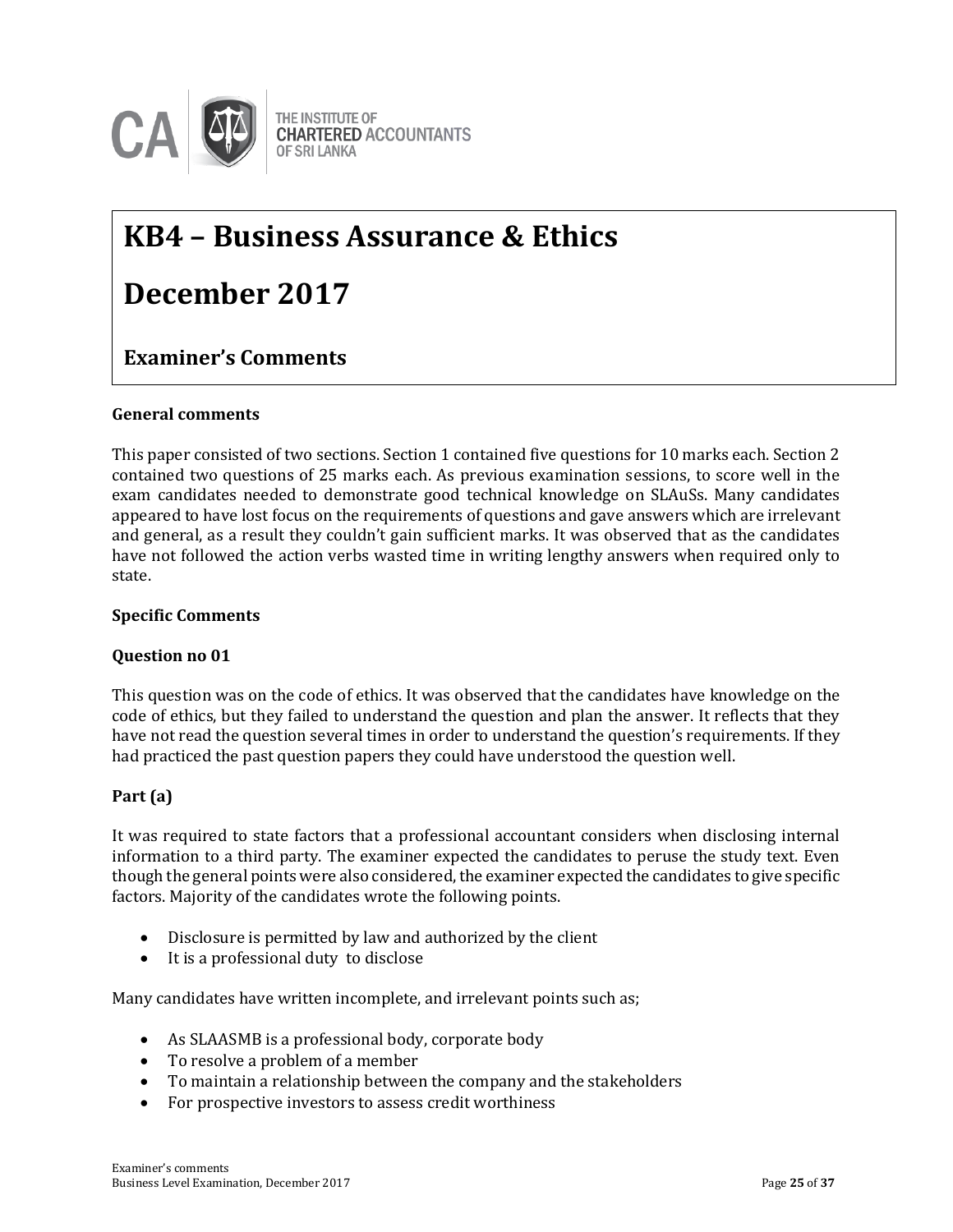#### **Part (b)**

It was required to discuss the action that Sunil should take in compliance with the code of ethics for professional accountants issued by CA Sri Lanka. The examiner expected the candidates to discuss, which means that they should examine in detail by argument showing different aspects for the purpose of arriving at a conclusion. The candidates were expected to address why the internal information should not be disclosed to a third party, if disclosing it when it should be disclosed and how it should be disclosed. Most of the candidates just wrote that the internal information should be disclosed to SLAASMB as it is required by law. Most of the candidates have produced incomplete and irrelevant answers such as;

- Arrange a meeting with the SLAASMB
- Find other alternatives
- Get legal advice

#### **Part (c)**

It was required to state the parties that can be appointed as an auditor of Bluesky (Pvt) Ltd. This part of the question was answered well.

#### **Question no 02**

#### **Part (a)**

It was required to state the principles set out in the code of Best Practice on Corporate Governance 2013 with regard to the roles and responsibilities of board of directors (BOD). The candidates who had gone through the code and studied the text book have produced satisfactory answers. Many candidates have ignored the code of Best practice on corporate governance and written the general responsibilities of BOD such as;

- They are responsible for the financial statements
- They are responsible for designing implementing and maintaining of internal controls
- Achieve objective of the company
- Responsible to the shareholders for the activities
- To ensure going concern of the company
- Appoint auditors

Although these points are not incorrect, the examiner expected the candidates to refer to the code and produce specific answers.

#### **Part (b)**

It was required to summarize functions of the audit committee. Many candidates had written satisfactory answers. There were some incomplete and irrelevant answers such as;

- Provide information to the external auditors
- Discuss significant changes in the business cycle
- Review uncertain areas of the company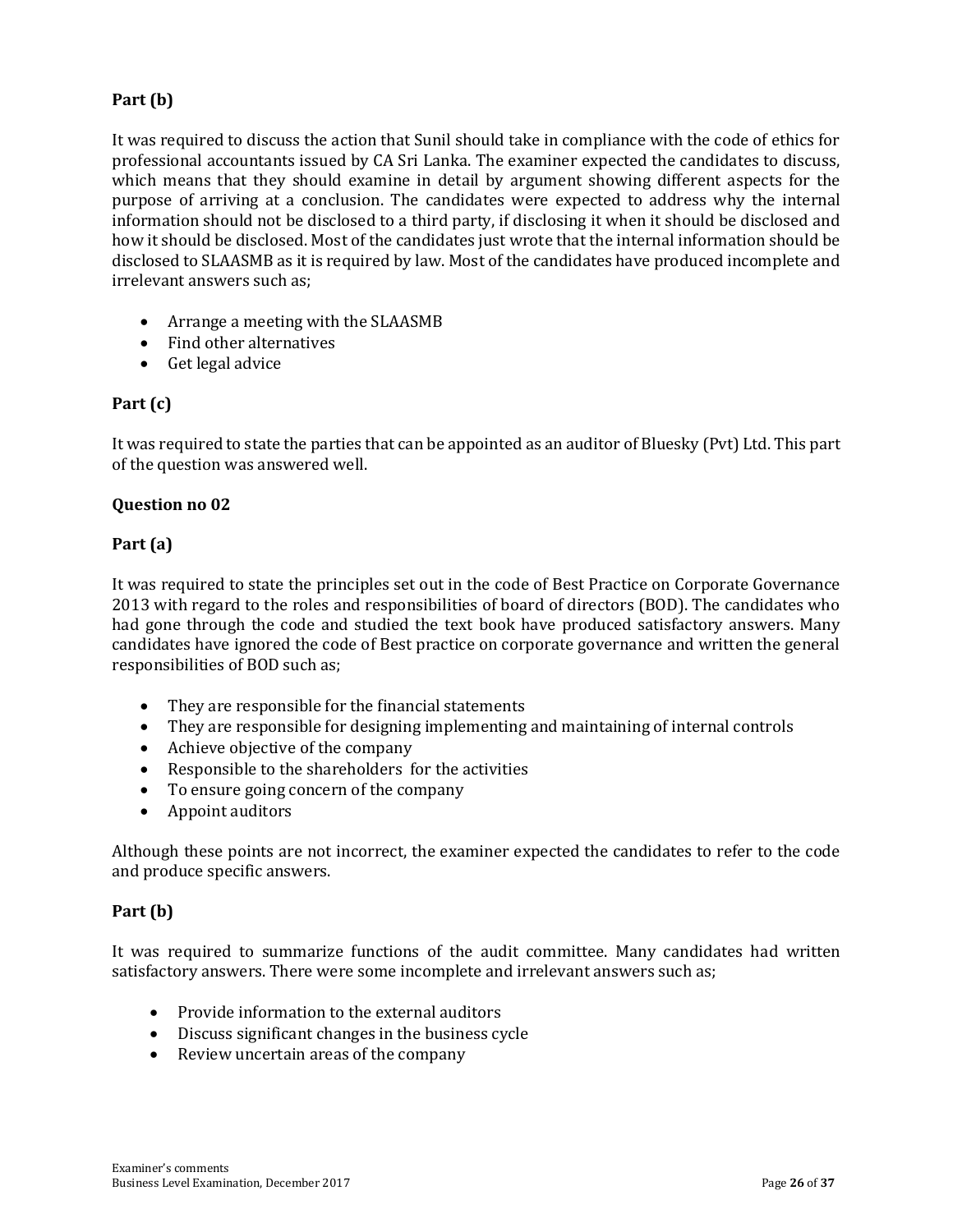#### **Part (c)**

It was required to list benefits to the company of establishing an audit committee. This part of the question also was answered well. There were some irrelevant answers such as;

- To create a goodwill as sales will be increased
- To get a unmodified opinion
- To able earn profits and pay dividends
- Can implement Corporate Governance
- Maintain financial reports with quality

#### **Question 03**

#### **Part (a)**

In this part of the question it was expected to identify control weaknesses of the given scenario. There were some satisfactory answers. Many candidates have identified the weak areas, but they have failed to address what sort of internal controls should be in place in order to control such situations such as;

- At stores the GRN is issued and both copies are filed this is only the event and the control weakness is that **there is no check of quality** which will affect inventory valuation
- PO is sent to the supplier at the purchase manager's discretion- this is an event, the control weakness is **that no authority for the purchase** which leaves room for frauds
- Stores clerk raises the GRN and also updates the records-this is an event. the control weakness is that there is **no segregation of duties** which leaves room for frauds
- (ii) It was required to outline potential implications arising from each control weakness which has been identified. Some candidates have produced satisfactory answers. Many candidates without referring to the scenario have written general implications arising out of control weaknesses such as;
	- No segregation of duties-Corruption
	- No tender board-frauds

Most of the candidates did not understand the implications and they have written recommendations to minimize the risk such as;

- Establish proper supplier selection process
- Always check the specification and quantity with the purchase order

#### **Part (b)**

It was required to recognize important points that should be considered when preparing written communication on internal control matters. Majority of the candidates have demonstrated poor subject knowledge. Some candidates have written irrelevant answers such as;

- Should state that the management is liable for internal control
- The information given in the communication should be in accordance with SLAuS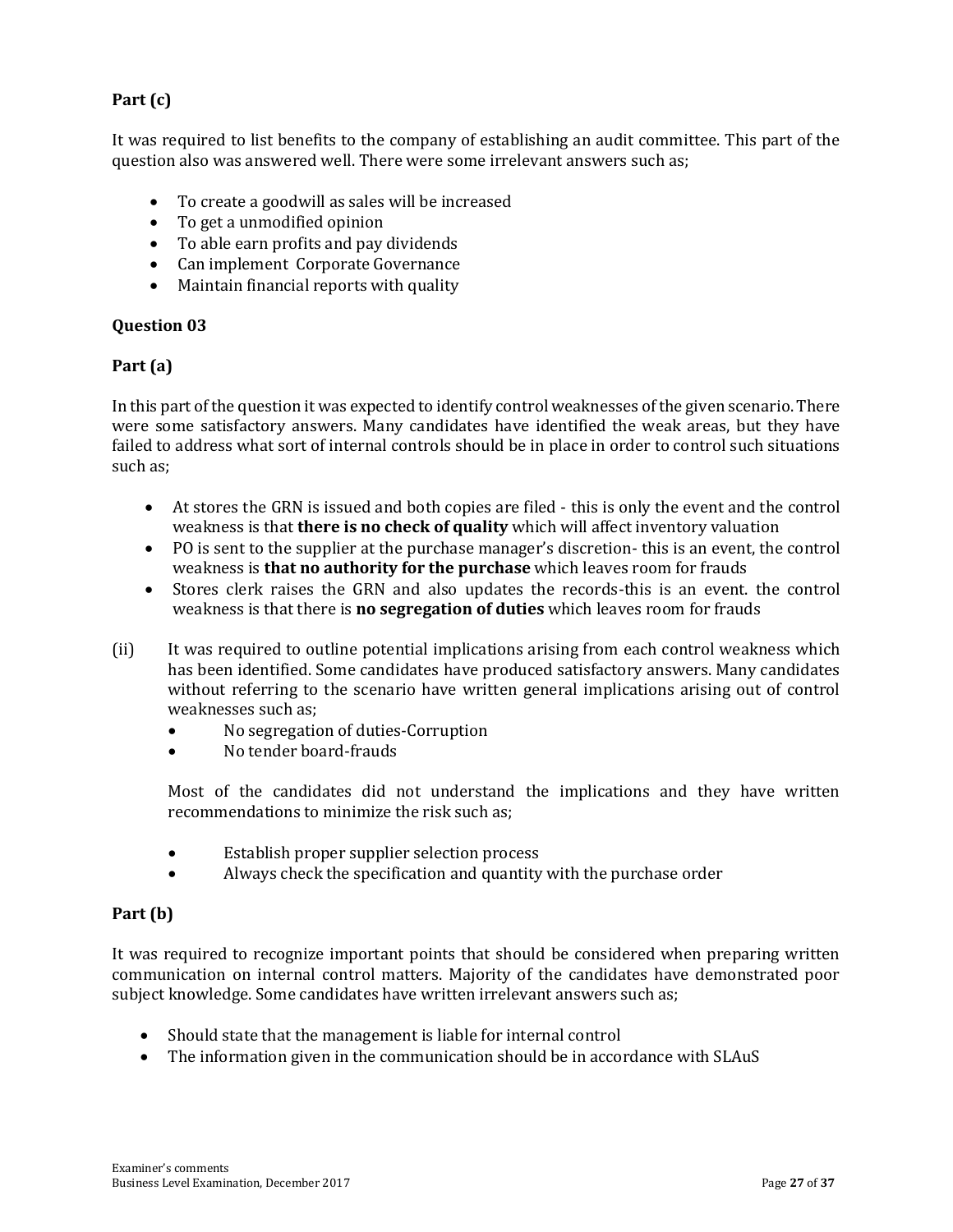#### **Question 04**

#### **Part (a)**

It was required to explain how a risk assessment helps the auditor when performing an audit of financial statements. Many candidates were unable to understand the requirements of the question; it may be due to the poor communication skills. The candidates are advised to read the question several times to understand the requirement. Some have wasted time in discussing the SLAuS and explained how the risk assessment is carried out instead of writing how it helps the audit. There were irrelevant answers such as;

- Assess the internal control procedure
- Conduct SWOT analysis
- Study the industry in business

#### **Part (b)**

It was required to assess audit risks in the financial statements of Softek. Many candidates have failed to understand the audit risks. Most of the candidates had written business risks instead of audit risks such as;

- Heavy competition
- Poor after sales service
- Customer dissatisfaction

#### **Part (c)**

It was required to outline audit procedures for the risks identified. Many candidates have written general audit procedures such as;

- Perform substantial procedure
- Inquire from management
- Carryout analytical review
- Carryout physical verification of assets

#### **Part (d)**

In this part of the question it was asked to demonstrate the most appropriate benchmark for calculating the materiality of the financial statements. Most of the candidates have identified the benchmark but were unable to give reasons for the selection. Some candidates have identified incorrect benchmarks such as the net assets and given reasons as;

- Profits are affected by net assets
- Net assets are reflected in financial statements
- Revenue cannot be taken as it always fluctuate

#### **Question 05**

Part a; It was required to differentiate the risk of material misstatement at the financial statement level and the risk of material misstatements at the assertion level. It was disappointing to note that most of the candidates were unable to identify the difference between the financial statement and the assertions. They should be trained to give the specific answer. Most of the answers carried irrelevant points such as;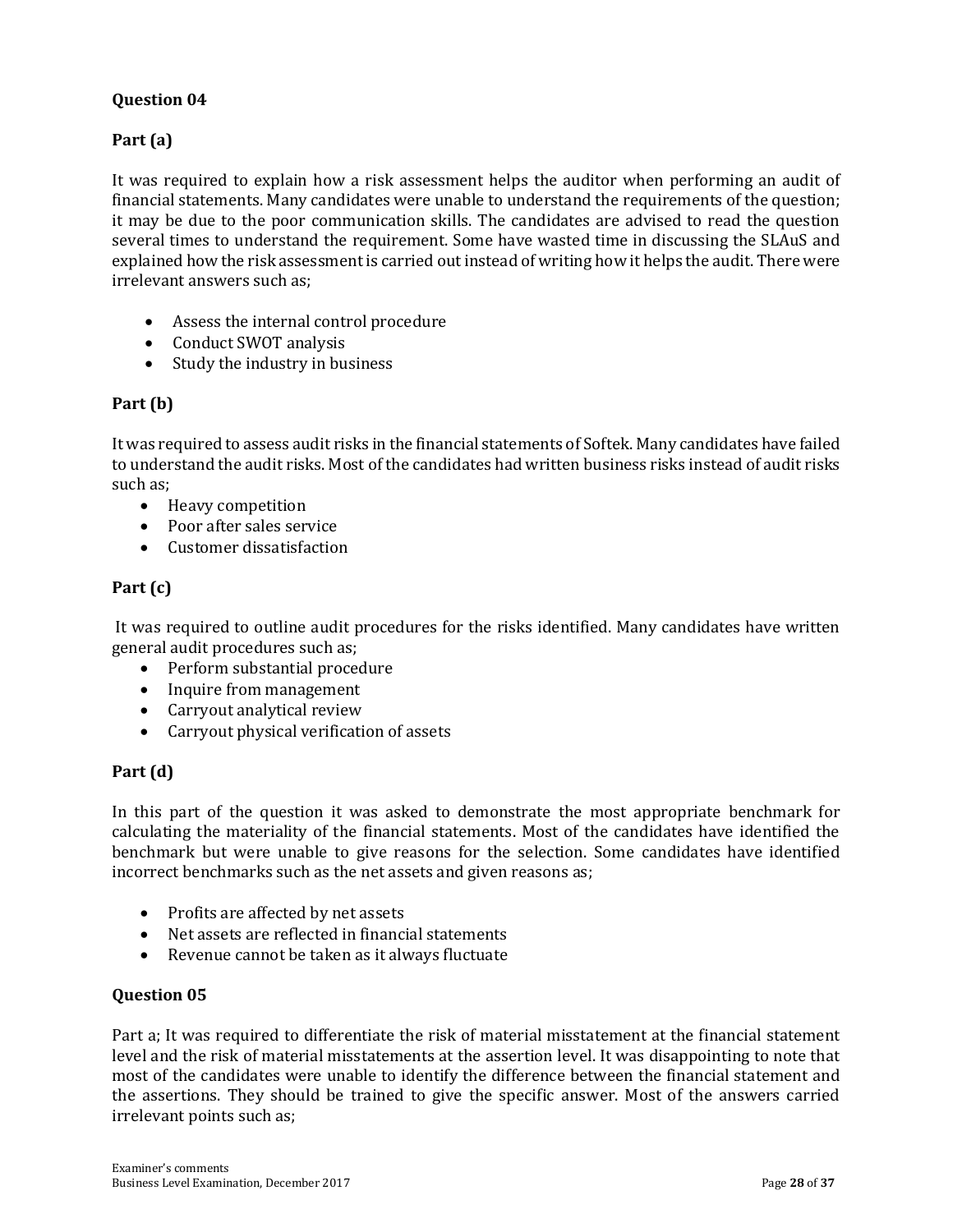- Material misstatements at financial statement are identified through test of controls
- Material misstatements are identified through substantial testing as it contains assumptions and estimation.

Part b; It was required to outline two conditions that may indicate the risk of material misstatement at the financial statement level of the given scenario. The examiner expected the candidates to write the audit risks which were not understood by many candidates. It was observed that majority of candidates were not able to identify the events that affect the misstatements at the financial statements. It reflected that they were not aware that there are audit risks due to such events, sometimes if the question was to identify the audit risks they would have answered well. They have written irrelevant answers such as;

- Decrease in sales
- Need 50 m profit after tax to get bonus
- Application of wrong accounting standard
- Damage to the goodwill
- Due to extended credit period increase of trade receivable

#### **Part (c)**

It was required to outline risks of material misstatements at the assertion level of UB. Most of the answers demonstrated poor knowledge on assertions. The examiner expected from the candidates to address the following assertions.

- Inventory valuation
- Provision for trade receivable
- Provision for warranty claims

Most of the candidates have written irrelevant answers without identifying the risk such as;

- Replace with cheaper raw materials
- Finance controller has been dismissed
- Unable to service bank borrowings according to repayment schedule
- Fraudulent financial reporting to get bonus
- Manipulate revenue to get bonus
- Risk of high interest payable

#### **Question 06**

#### **Part (a)**

It was required to state four audit procedures to be performed prior to attending the inventory count. Many candidates have not understood the question requirement and have not planned their answer. They would have started writing without reading the question. Most of the candidates wrote the audit procedures which are performed during the inventory count. Most of them ignored the fact that 30 showrooms are located across the country. Most of the candidates have produced irrelevant answers such as;

- Get signature of the authorizing officer
- Check values and quantities with the GRNs
- Request to computerize inventory records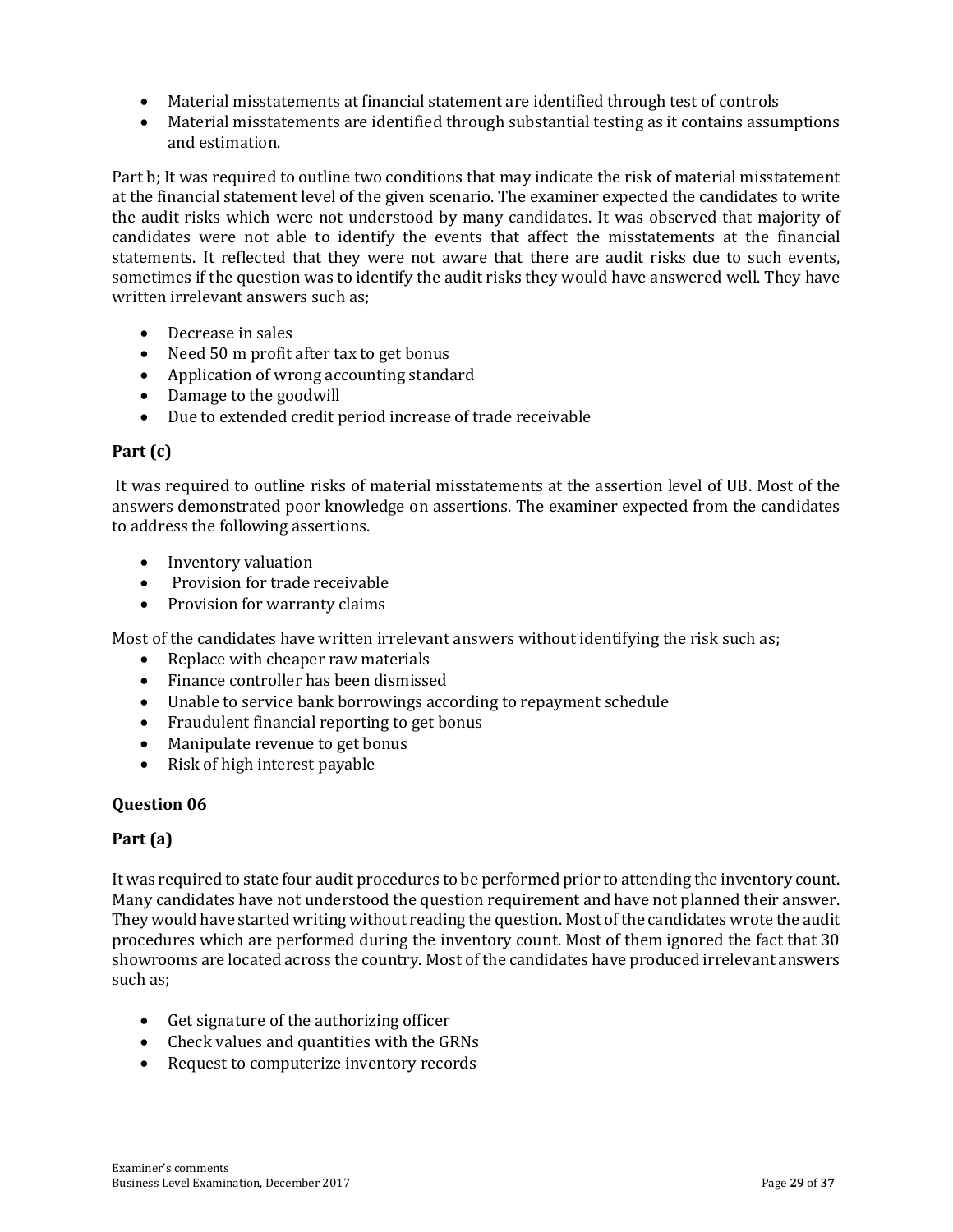#### **Part (b)**

It was required to summarize the audit procedure to check inventory which should be valued at net realizable value. Many candidates have written audit procedures to verify the NRV of the inventory. If the candidates have read the scenario properly they could have easily answered this part of the question. In the given scenario it was stated that there are high value items and a considerable stock is gathering dust. Many candidates were unable to produce satisfactory answers. They produced irrelevant answers such as;

- Check assumptions used for inventory valuation
- Check the suitability of estimation
- Check barcode
- Get the advice of an expert
- Get a valuation done
- Inquire for the market value
- Obtain written representation

#### **Part (c)**

(i) It was required to discuss the audit issue relating to the inventory as per LKAS 10 (Events *after the reporting period* )

The candidates were expected to discuss the issue as per the LKAS 10. Most of the candidates were not aware of the principle behind the LKAS10, which states that any event after the period end and which give additional information of conditions that existed at the period end should be adjusted. The candidates should have discussed that, it is a condition after the reporting period but the audit report not been issued yet. Many candidates have failed to recognize that NRV adjustment should be made to the inventory which has been sold at a lower price after the Balance Sheet date. Some candidates demonstrated poor technical knowledge and wrote that it should be disclosed in the audit report or modify the opinion as the NRV of the inventory is less than the cost. Some candidates have stated that it is a nonadjusting event. Those who have identified as an adjusting event also did not discuss about the adjustment.

(ii) It was required to outline the action that the management should take with regard to such an issue. Some have answered this part satisfactorily. Most of the candidates who attempted this part just wrote the issues in the scenario. Some have written that management should take steps to disclose

#### **Part (d)**

This part of the question was on the appropriateness of obtaining written representation for the amount receivable as a form of audit evidence. Most of the candidates demonstrated poor technical knowledge. Some candidates were of the view that the most appropriate audit evidence is the written representation. Most of them justified saying that as it is from internal source it is more reliable. Many candidates failed to discuss that it is internal to the organization and will often need to be corroborated to sources of evidence from third party. Most of the candidates have not understood that reliable written representation does not affect the nature or extent of other audit evidence to be obtained by the auditor.

#### **Part (e)**

It was required to discuss the action that the audit team should take in response to the refusal of sending confirmation. Some candidates have identified that imposing limitation on receiving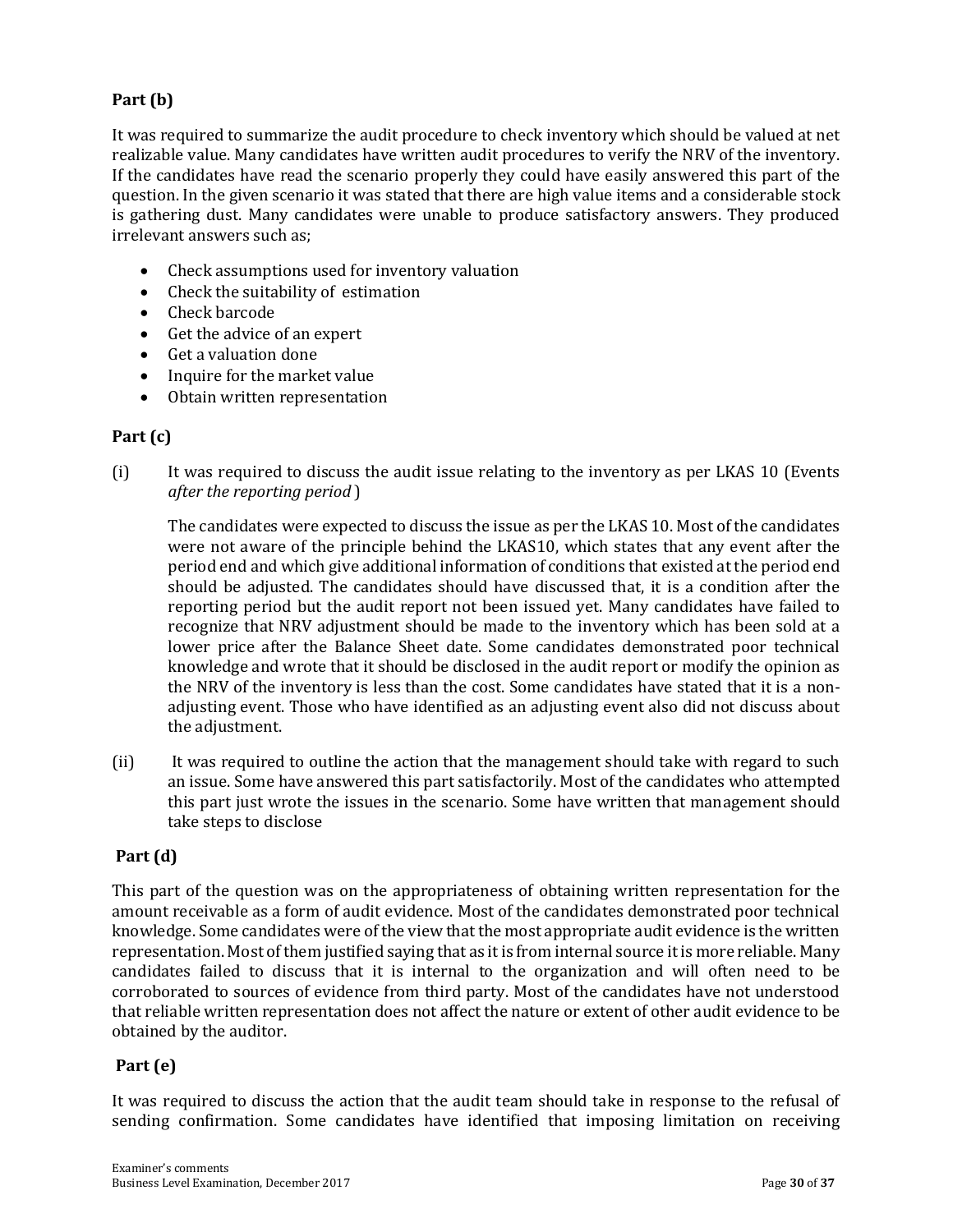confirmation is a matter to be considered for modifying the opinion but they have not discussed applying their knowledge on other audit procedures. There were irrelevant answers such as;

- Withdraw from the engagement
- Mention in the management letter
- Auditor himself should call for confirmation

#### **Part (f)**

It was required to state action that the auditor may take when the management refuses to provide written representation in connection with warranty provision. Some candidates have wasted time in writing lengthy answers ignoring the meaning of the action verb. Some have produced relevant answers but some have produced points which were not the specific answers expected. Following are such points.

- Seek advice from CA Sri Lanka or from a legal firm
- Mention in the management letter
- Carryout audit procedure such as; Calculate warranty provision Reconcile current year provision with last year Check the adequacy of the provision

#### **Question 07**

#### **Part (a)**

- (i) It was required to state the responsibility of the auditor in connection with the opening balances. Most of the candidates identified the responsibility of the auditor with regard to checking of opening balances. The candidates have failed to address the issue that the auditor should check that the appropriate accounting policies have been applied and if any changes have been made to the opening balances and whether it is properly accounted. There were some answers stating that checking the opening balances is not a responsibility of the auditor and the management is responsible for providing accurate opening balances. Some have produced irrelevant answers such as;
	- Check the land value with the value given in the deed
	- Check the documents for the bank loan to ensure the balance
	- Provide security to the warehouses
- (ii) It was required to outline the impact on the audit report if the auditor is unable to confirm the opening balances. Most of the candidates wrote that the audit report should be modified but failed to assess the issue and write the particular modification. Some have not understood the word impact and wrote the audit procedures to be carried out in checking the opening balances. Some candidates wrote answers such as if the opening balances are not confirmed it will effect on provision for bad debts which is not the direct impact on the audit report.

#### **Part (b)**

It was required to write audit procedures to test the opening balances of land and buildings. Some candidates have produced satisfactory answers. This is a theoretical question, but some candidates wasted time in explaining the issues in the given scenario. Some have written irrelevant answers such as;

• Check the deeds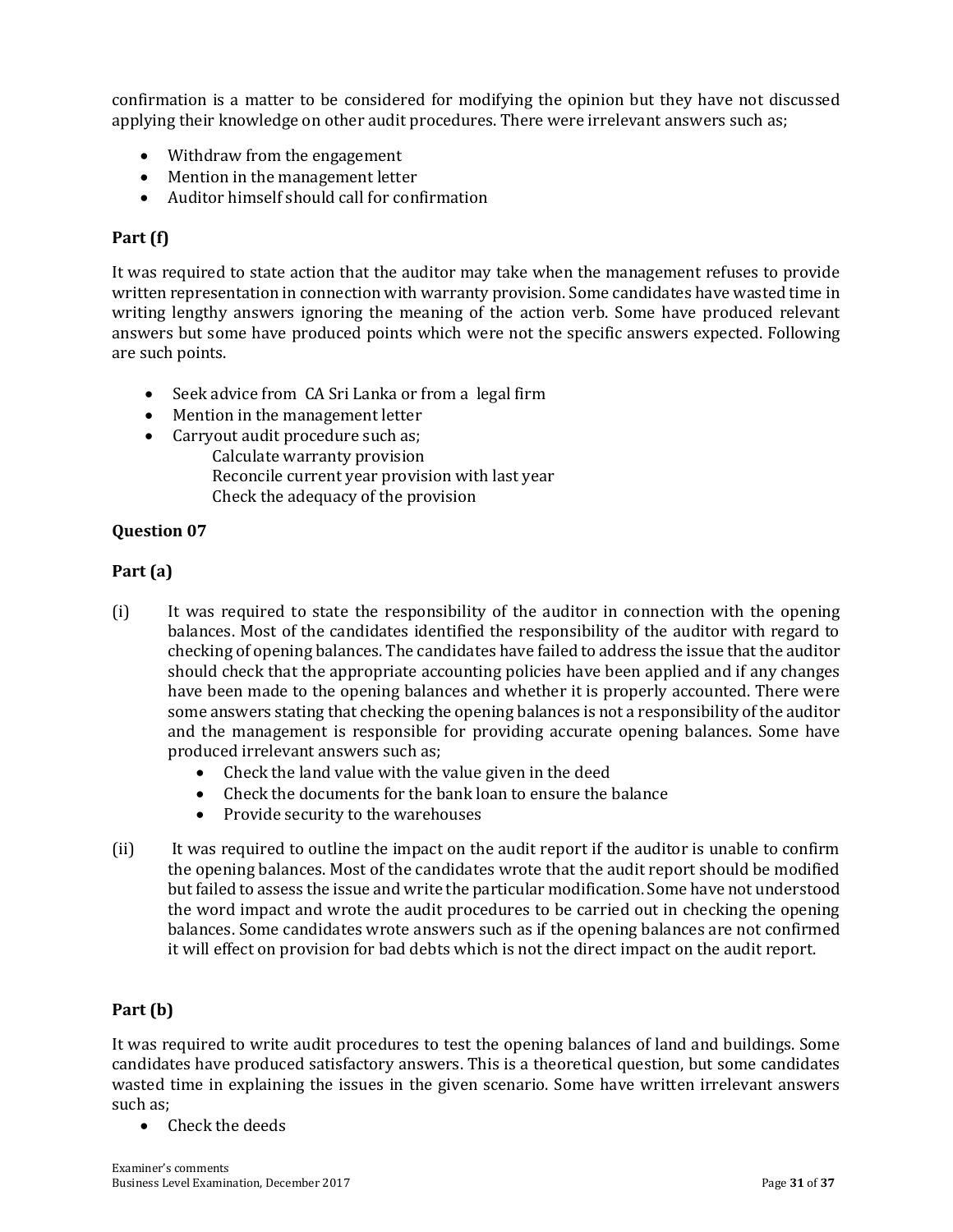- Physical verification
- Inquire from management
- Obtain assistance from a valuer

#### **Part (c)**

It was required to identify the financial statement line items where the balance for the financial year end are misstated. Most of the candidates produced satisfactory answers. There were some answers giving completely irrelevant answers such as;

- Long standing bank loan and high borrowing costs
- Short term liabilities and long term liabilities are not recognized, which results in misstatements.
- Closing balance of the inventory exceeds the materiality level which has an impact on the financial statements.

#### **Part (d)**

It was required to outline the impact on the audit report when the auditor was unable to attend the inventory count. The candidates demonstrated poor technical knowledge in forming audit opinion. Most of the candidates were unable to plan the answer assessing the significant points such as;

- Whether it is a reason for qualification
- What are the steps that the auditor can take to ascertain the accuracy of the balance
- If the auditor was able to obtain sufficient and appropriate audit evidence, and was unable to reconcile what is the impact on the report

#### **Part (e)**

It was required to write benefits of documenting the audit work performed. This part of the question was answered well.

#### **Part (f)**

It was required to outline the circumstances that could be considered as significant matters under SLAuS 230 audit documentation. Some candidates have produced satisfactory answers. Some have written general answers such as;

- When the government is imposing new regulations
- When there is a change of the public opinion
- When there is litigation
- When they loose a major agency

Some have written irrelevant answers such as;

- When physical verification is not carried out
- When capitalizing the interest
- When computing the borrowing cost

#### **Conclusion**

Many candidates have demonstrated poor technical knowledge. They should be aware of with past experience that the questions are within the syllabus and most of them can be answered if the text book is referred.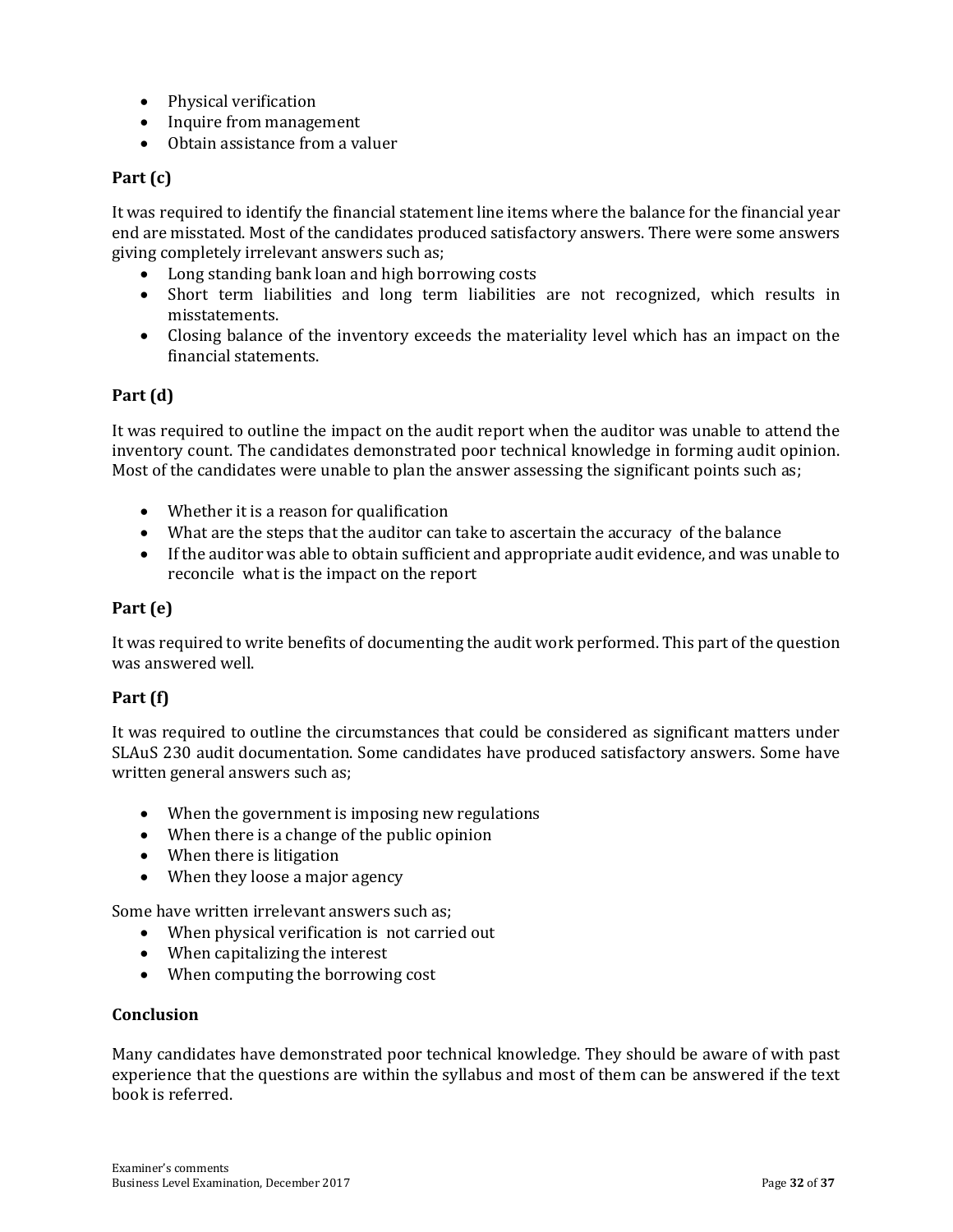

## **KB5 – Business Value Creation**

## **December 2017**

#### **Examiner's Comments**

### **Question-wise comments**

#### **Question 01**

#### General comments

Overall performance of the candidates was good. The question carries 10 marks and requires candidates;

- (a) to assess the interest & power of three main stakeholders in the given scenario and state how ABC should respond to the concerns.
- (b) to demonstrate two types of responsibilities that ABC has towards its stakeholders.

#### Specific comments

- (a) Some identified 3 stakeholders correctly and explained their level of power and interest and also the response of ABC to their concerns. They concluded that ABC should take the views of the 'People Watch' carefully and decisions taken in this regard need to be informed to the employees of ABC. Some students incorrectly stated that the group with high interest and high power need to be informed about the activities taken by ABC rather than their ideas being taken over by the management of ABC.
- (b) A fair number of students have correctly demonstrated responsibilities like legal, social and economic responsibilities. Some just listed out responsibilities and lost some marks. Some have not identified the category/type of responsibility but they have explained responsibilities, for example ABC needs to reduce the impact to the environment when using plastics.

#### **Question 02**

#### General Comments

Overall performance of the candidates was good. This question carries 10 marks and requires candidates;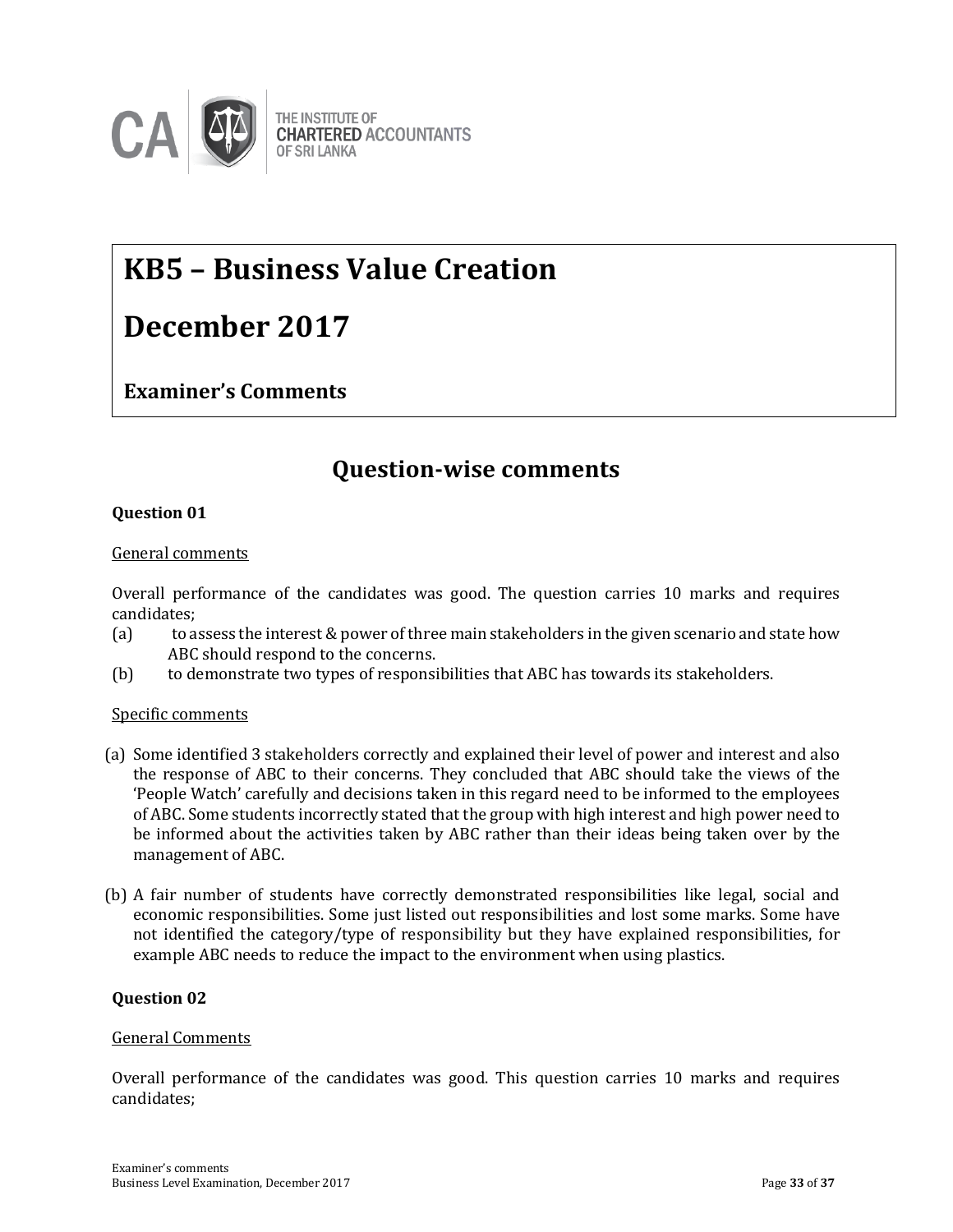- (a) to identify two aspects of logistics and physical distribution that QPL needs to consider in its operations.
- (b) to analyze how a Warehouse Management System (WMS) would enable QPL to improve its operations.

#### Specific comments

- (a) The examiner expected to identify 'Location of Warehouses, Method of transport and size of transport vehicles' as the answer. Some just listed out these aspects whereas a few identified the aspects under reference providing relevant details like delivery times, costs, different methods of transport. Some incorrectly identified the aspects as inward logistics and outward logistics.
- (b) Some correctly analyzed as to how WMS helps QPL to reduce costs, speed up the delivery process, provide an automated link between order processing and logistics management, to track products using RFID/Bar codes and maximize the use of warehouse space etc. Some could not analyze as to how products are tracked, costs are reduced and the delivery process is sped up.

#### **Question 03**

#### General Comments

Overall performance of the students was good. This question carries 10 marks and requires students;

- (a) to explain 03 main problems with R&D
- (b*)* to discuss why innovation is important

#### Specific comments

- (a) Some candidates explained the main problems correctly under 'Organization and Management', 'Financial', 'Evaluation & control' and 'Cultural issues'. Some just mentioned R&D is a costly exercise and were not certain about the return and cash flows. Some stated a lack of resources as a problem with R&D, which earned no marks.
- (b) Some kept on writing in different ways that innovation is important to a Company like Multi Pharma which earned no marks. Only a handful of students stated that due to the rapid pace of technology change and to survive in the competitive market, innovation is required. According to them, innovation provides new ways of manufacturing or delivering a service. According to some, innovation leads to a differentiation strategy which earned no marks. Some students have listed out benefits of innovation like keeping market leadership, keeping good name in the market etc. which is not the way candidates are expected to answer.

#### **Question 04**

#### General Comments

Overall performance of the candidates was satisfactory. This question carries 10 marks and requires candidates;

- (a) to state the difference between batch production and chain manufacturing
- (b) to explain four elements of quality costs and how it could be minimized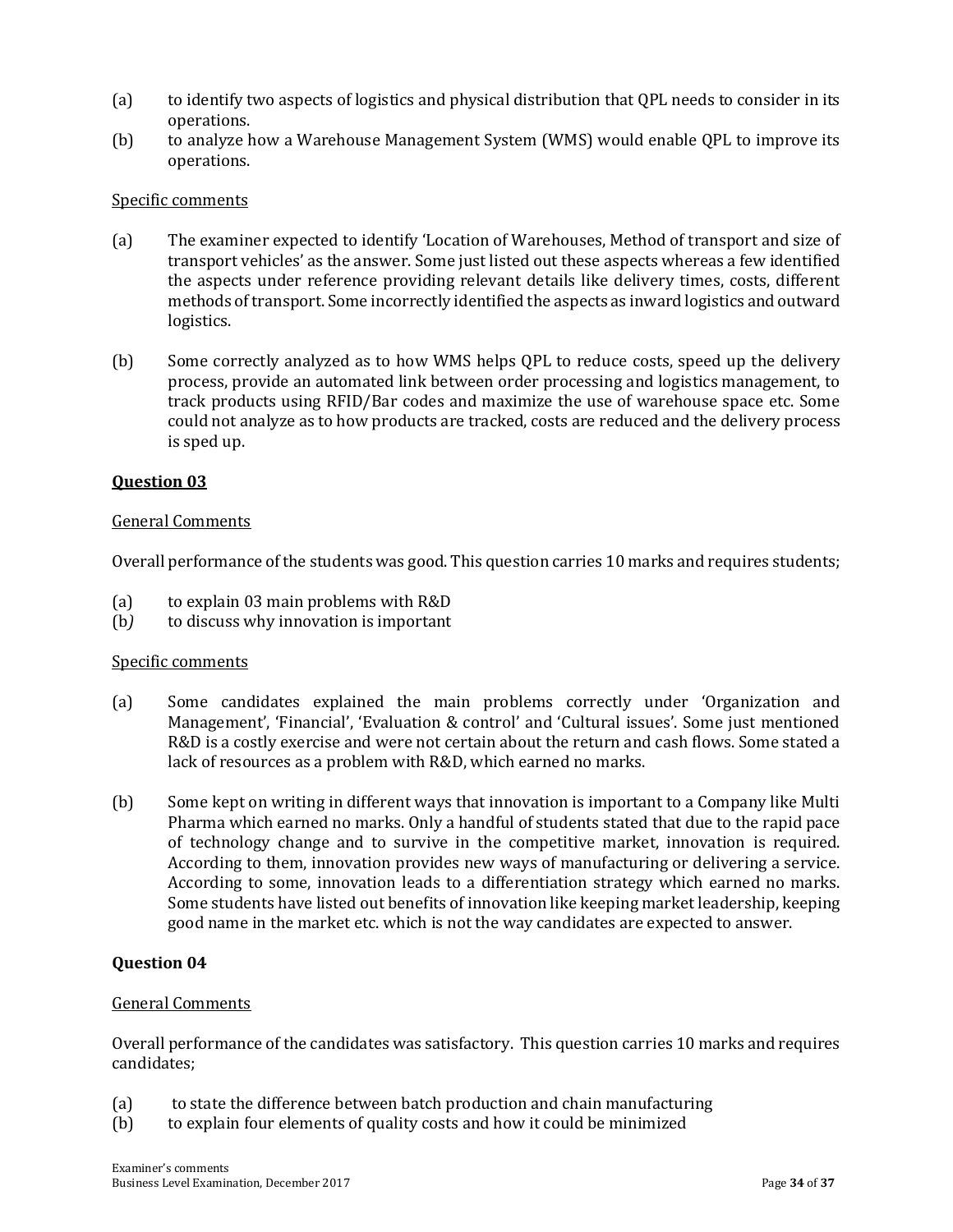#### Specific comments

- (a) A fair number of students have written correctly that every item in a batch is the same and slight differences could be obvious when batches are taken into consideration. Chain manufacturing method is used to produce a standard item with a high volume and as a result the unit cost of production becomes lower compared to that of batch production. Some incorrectly mentioned the unit cost of batch production is lower compared to that of chain manufacturing.
- (b) Most of the students correctly explained four elements of quality costs, namely prevention costs inspection & testing costs, internal failure costs and external failure costs. Some just listed out the cost categories. Only a few stated how quality cost could be minimized. Inspection costs and correction cost need to be avoided completely and the aim should be to achieve zero defects. Some stated external failure cost needs to be avoided since the image of the Company could be damaged but those students were silent on the cost of internal failure and inspection costs.

#### **Question 05**

#### General Comments

Marks obtained by most of the students were very low. The question carries 10 marks and requires students;

- (a) to explain the prevailing culture at AAL (i.e. name of the Company mentioned in the question.)
- (b) to recommend an appropriate culture to overcome the present issues of the Company

#### Specific comments

- (a) Only a few explained the prevailing culture and concluded it is a power culture. Some of those who opined a power culture was in existence could not justify same citing facts from the given case. E.g.: they did not state that Arun discouraged others to make their opinions. Some cited certain relevant facts like AAL did not have a formal authority structure to make decisions but could not conclude clearly that the prevailing culture was a power culture. A few concluded the prevailing culture as bureaucratic.
- (b) Most of the students could not recommend the appropriate culture as 'task culture' with justifications. Some just named the culture as 'task'. Some were able to cite relevant facts from the scenario given but did not conclude and recommend 'task culture'. E.g.; they opined that decision making should not be centralized. Some incorrectly recommended 'role culture' as a solution to the existing issues citing the fact that employees could express their views under role culture. A few recommended an innovative culture which earned no marks.

#### **Question 06**

#### General Comments

Average performance of the students was poor. The question carries 25 marks and requires students;

(a) to analyze the business strategy for expanding the business under option I.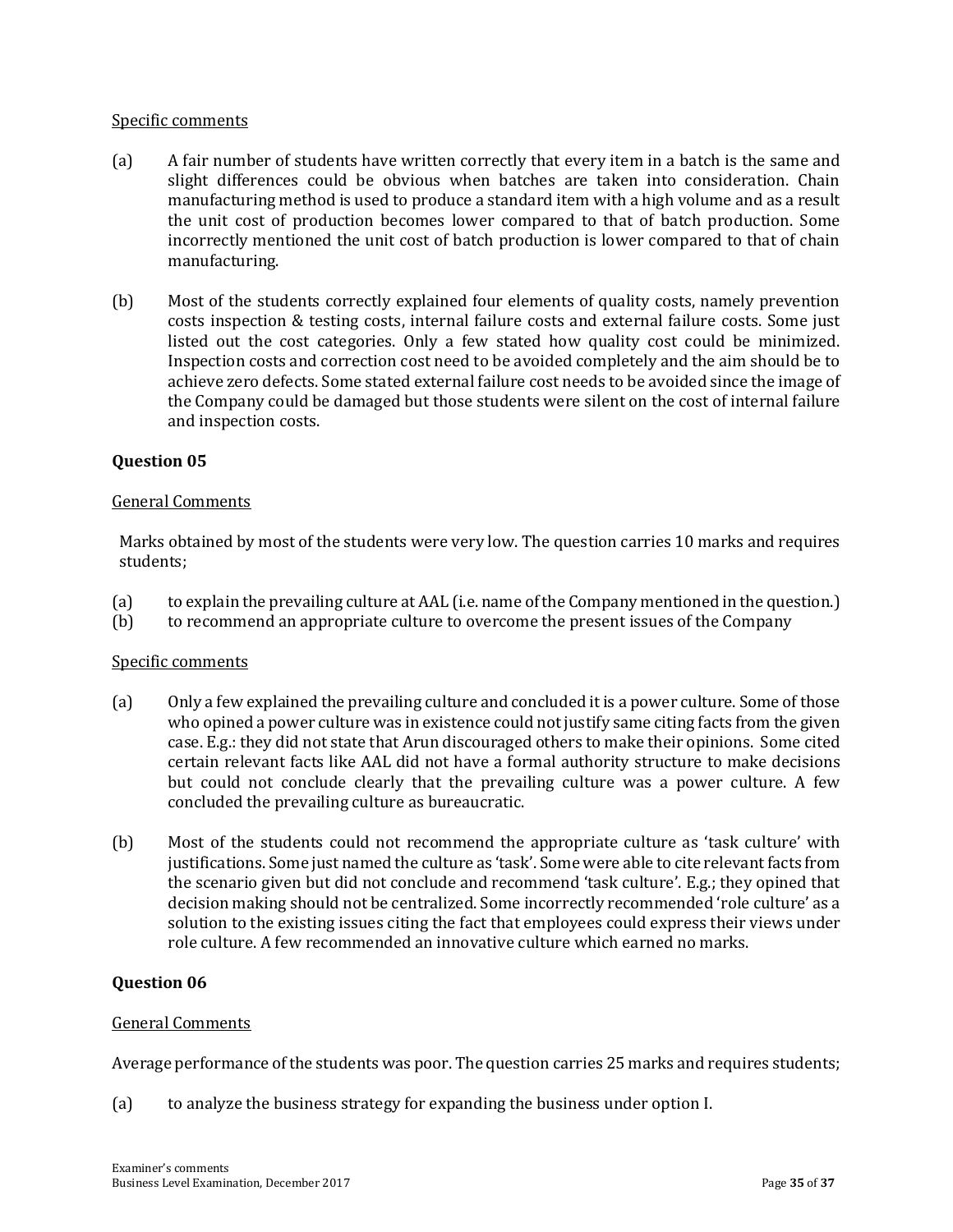- (b) to analyze Porter's generic business strategies to determine the best strategy in Implementing option 2 to expand the business.
- (c) (i) to differentiate the leadership styles of Ramesh and Suresh
	- (ii) to recommend the most appropriate leadership style
- (d)to recognize two financial and two non-financial KPIs to measure performance under Option 2.

#### Specific comments

- (a) The Soft drink industry has little opportunity to differentiate and therefore Tasty Cola is unable to differentiate. Option I expands the same production on a large scale aiming at high competition and customers are conscious about the price. Tasty Cola is able to reap economies of scale. Under these circumstances 'no frills strategy' is the most suitable which contains a low price with low perceived product benefits. Most of the students recommended a low price strategy and some managed to get some marks for the analysis directed towards a low price strategy where they stated that the Company could harness economies of scale due to mass production, however when they made a conclusion on price strategy they ignored the fact that a low price strategy offers better value than competitors, information to that effect was not available in the given scenario. Some just concluded a 'Low cost leadership strategy' as an appropriate strategy.
- (b) Most of the students managed to earn some marks, describing the 'cost leadership', 'differentiation' and 'focus' strategies Porter suggested. Nevertheless most of the students could not analyze the information given in the scenario in a way which would lead to a 'focus differentiation strategy'. A fair number of students proposed differentiation for option 2 citing that there are some consumers who now seek soft drinks made out of natural ingredients without sugar.
- (c) (i) A fair number of students have correctly drawn the Managerial Grid. But most of them have not identified one feature of the Leadership Style of Suresh, (i.e. less productivity.) Some students viewed that Ramesh follows a sell leadership strategy whereas Suresh follows participative decision making without Blake Monton Managerial Grid being associated. Ramesh follows a 'Task management-leadership style' whereas a 'Country Club' style is being followed by Suresh as per some students who earned marks.
	- (ii) Some just recommended a 'Team Management' leadership style for Tasty Cola as the most appropriate style but they were unable to provide reasons. Only a few students justified the style citing productivity in a competitive environment needs to be focused while Tasty cola has to retain experienced employees without allowing them to join with competitors. Some incorrectly recommended a 'task management' leadership style as the most appropriate since it leads to an increase in productivity.
- (d) Most of the students have provided an acceptable financial KPIs E.g. '5% increase in net profit margin by 2019'. But a few students provided incomplete financial KPIs. 'Revenue turnover', GP margin' etc. Some incorrectly mentioned 'brand name', 'environment pollution', 'number of employees needs', as non-financial KPIs. '10% reduction of number of customer complaints by next year', 'zero defects by next year' are some acceptable non-financial KPIs.